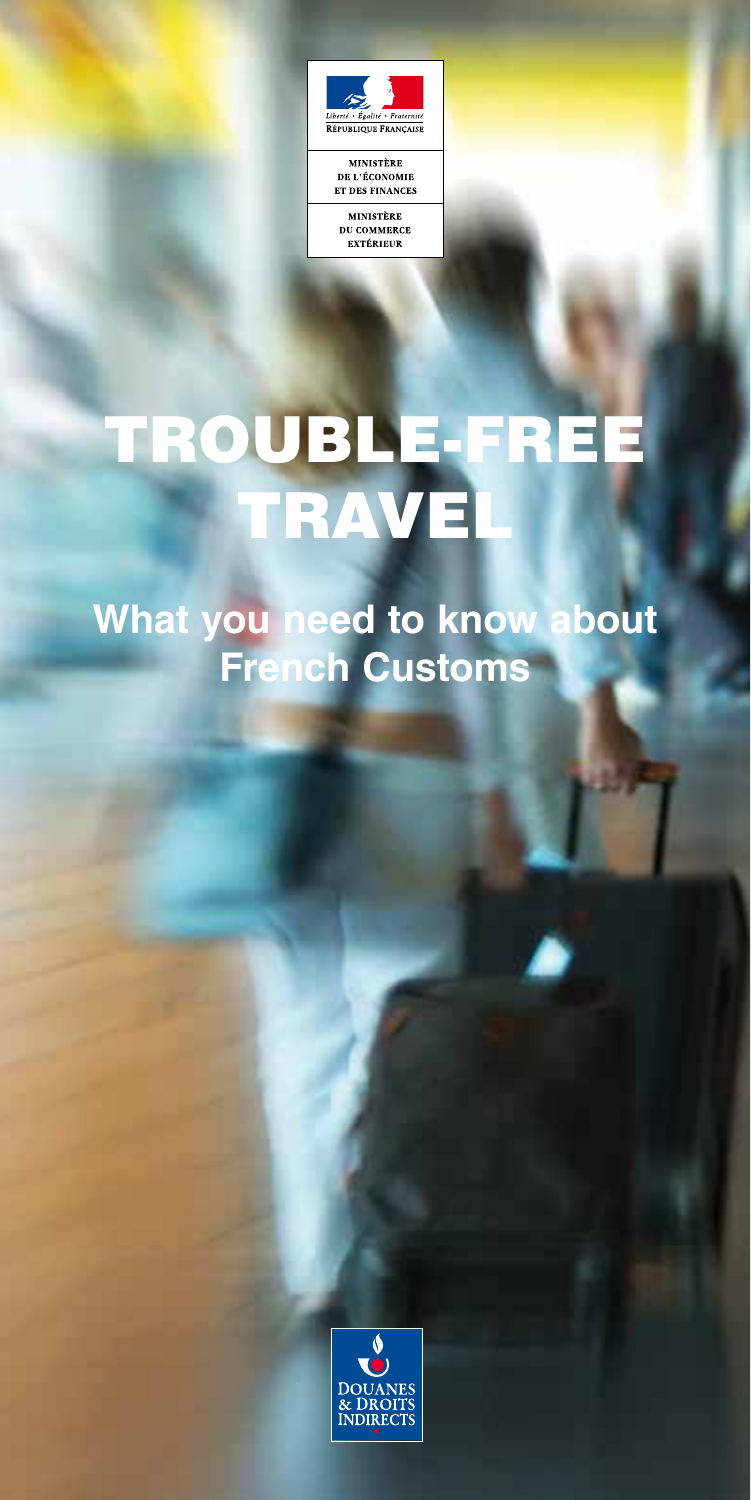# CONTENTS

**13**

**20**

**23**

**25**

Travelling to or from France? Don't spoil your holiday by accident! This guide will help you understand your rights and responsibilities with respect to French Customs.

You may be checked by customs officers at the borders with countries outside the European Union (third countries)\* but also anywhere within France or the Community customs territory\*.

These checks are carried out for safety reasons, and to protect your health and safeguard the environment.



**Contact our information centre:** Infos Douane Service



From outside metropolitan France or abroad +33 (0)1 72 40 78 50

 $\blacksquare$  This brochure has been simplified for information purposes and cannot in any way be considered as a substitute for legislation in force.

Identity papers

Declaration of goods and payment of duties and taxes Declaration of money you are carrying Goods subject to special procedures Prohibited goods

## Entering France

Arriving from a country outside the European Union (third country\*), a territory outside of the Community customs territory\*, or a non-EU territory for tax purposes\* Goods you have purchased or received as gifts in a third country Personal belongings in your baggage Plants and plant products Pets and foods Medicinal drugs Your private motor vehicle

### Arriving from Andorra

Goods you have purchased or received as gifts in Andorra Non-pooling duty-free purchases Goods subject to special procedures

### Arriving from a Member State of the European Union

Goods you have purchased in another Member State of the European Union

#### Arriving in a French Overseas *Département* (DOM\*) from Metropolitan France or an EU country

Maximum values and quantities allowed for duty-free goods

Goods subject to special procedures Prohibited goods

# Staying in France

Tax-free purchases

### Leaving France

Your purchases at duty-free shops Your private motor vehicle

**Glossary** 

\* see glossary

# Useful addresses

**33**

**35**

**41**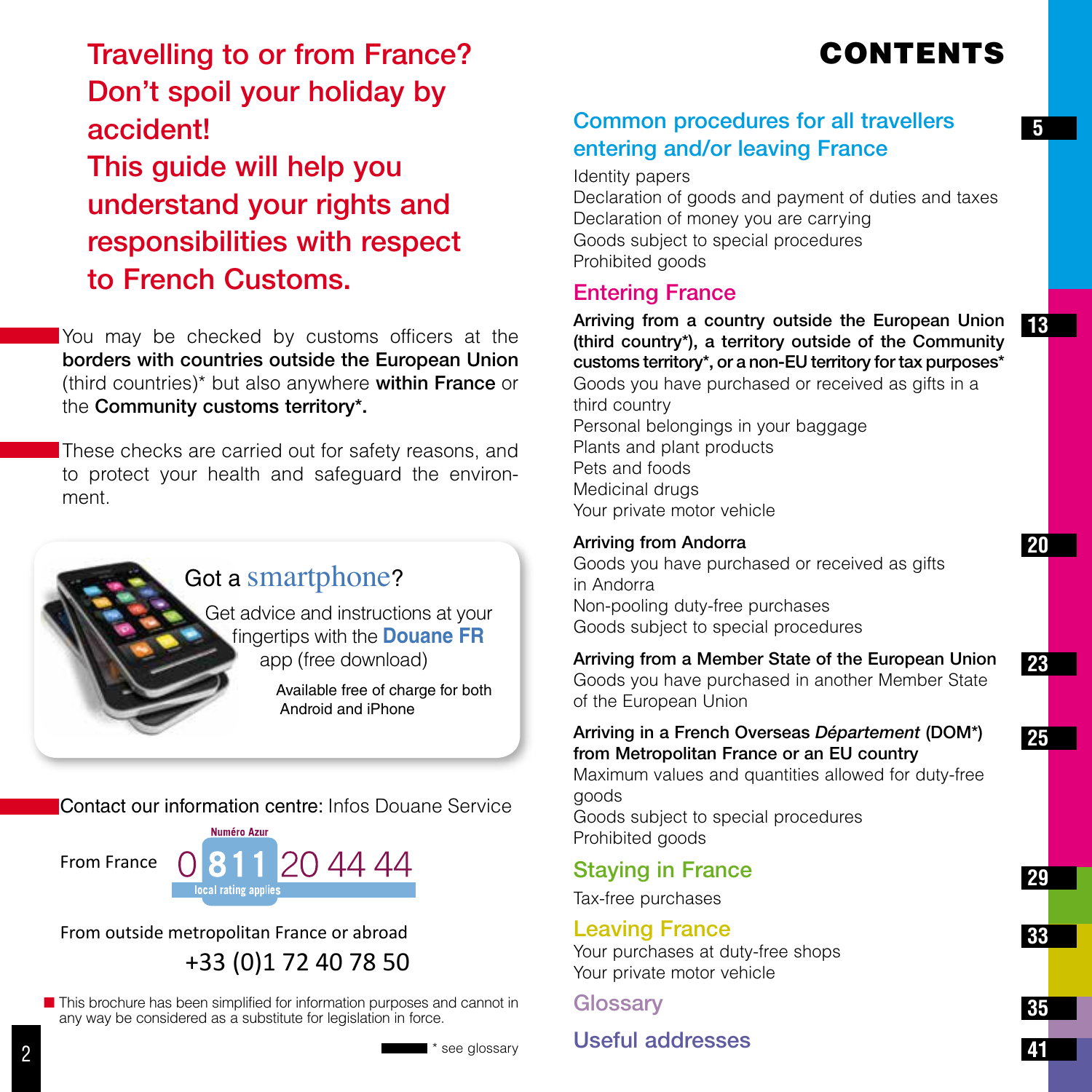

# Common procedures for all travellers entering and/or leaving France

| հ | <b>Identity papers</b>                                         |
|---|----------------------------------------------------------------|
| 6 | <b>Declaration of goods and payment</b><br>of duties and taxes |
| 6 | Declaration of money<br>you are carrying                       |
| 8 | <b>Goods subject to special procedures</b>                     |
|   | <b>Prohibited goods</b>                                        |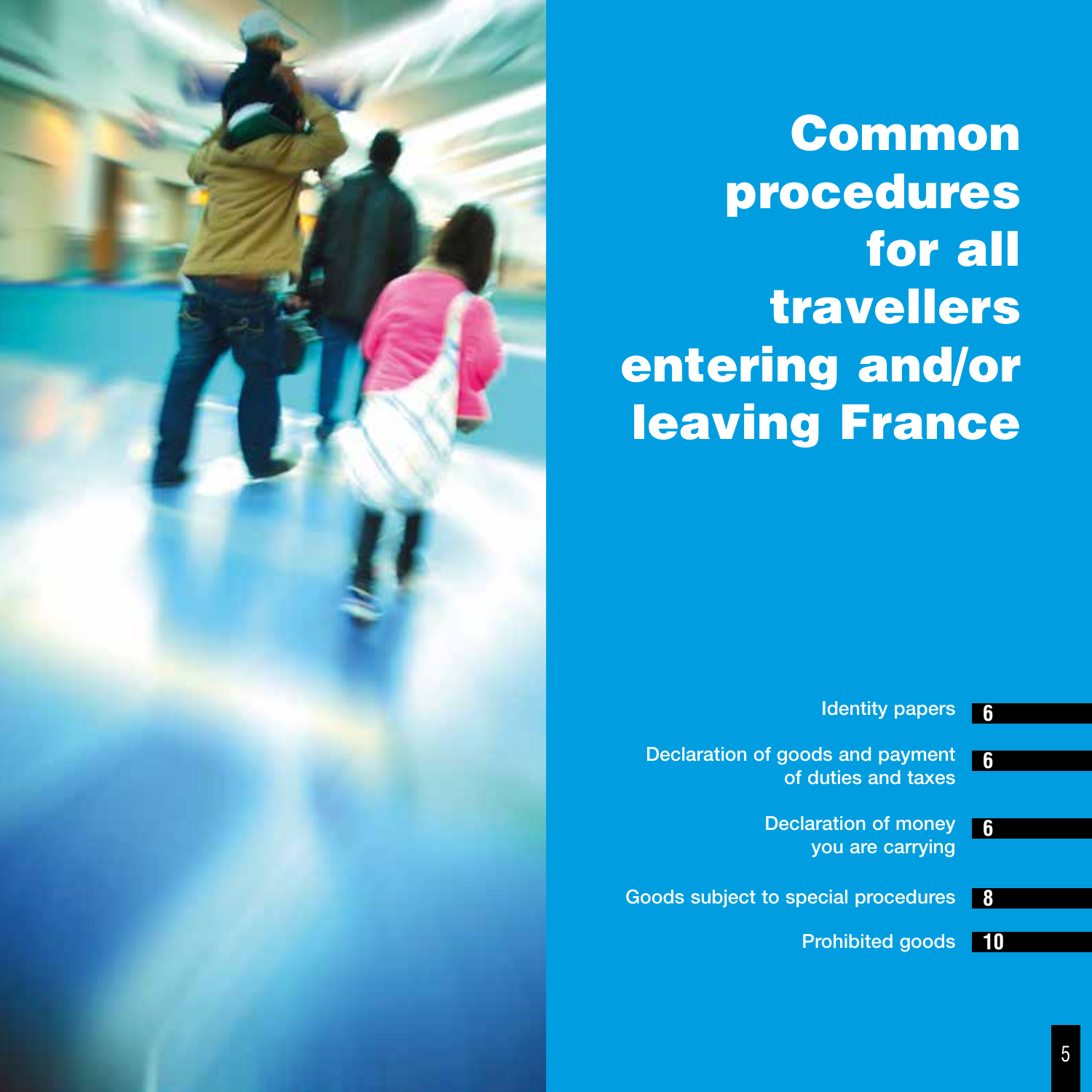

### Identity papers

Make sure you are carrying a valid identity card (less than 10 years old) or a passport.

For some countries a visa is required. Information can be obtained from the Prefecture in your *département* or from the embassy of your destination country.

### Declaration of goods and payment of duties and taxes

In excess of the amounts listed in the tables on page 21, or the quantities listed in the tables on pages 15, 21 and 22 for some goods, you must declare all products you are bringing into the country and pay the corresponding duties and taxes.

### Declaration of money you are carrying

If you are carrying a sum of money that is equal to or greater than €10,000 (or its equivalent value in other currencies), you must declare this to customs upon arrival in or departure from France.

In particular, the following must be declared: cash (banknotes and coins), bearer cheques, traveller's cheques, cheques not

False declarations and failure to make a declaration will entail the payment of the applicable duties, taxes, and customs penalties. A receipt and/or a customs report will be delivered to the traveller.

made out to the bearer, money orders, bills of exchange and letters of credit without domiciliation, bearer debt notes, growth bonds, transferable securities and other bearer debt instruments.

Customs carries out inspections to combat the laundering of money from illicit trafficking, and specifically drug trafficking. Please help us by remembering to make your declaration.

There are two ways to make your declaration:

#### **ONLINE**

Using Dalia, you can make your declaration online up to two days before your departure date, completely free of charge. Here's how:

- Go to htpps://pro.douane.gouv.fr
- sign up and create your Prodouane account  $\blacksquare$  Fill out the declaration form, which is available
- in French, English and Spanish
- **N** Validate, and you're done!

Note: please note down your registration number; you will need it if you are inspected. You can also save and print your completed declaration form.

#### MANUALLY

Download the declaration form (Cerfa form no. 13426\*03) from the French Customs website and fill it out.

Hand your declaration to a customs officer at the border when you are entering or leaving France.

You can also, at least five working days before the start of your trip, send your declaration to the office of the Regional Directorate for Customs and Excise in your area, along with an envelope bearing the address where you would like to receive the stamped copy of the declaration. If you do not live in France, send your declaration (along with an envelope bearing your address) to:

Direction interrégionale des Douanes de Roissy – Aéroport Charles de Gaulle – Rue du Signe – BP 10108 – 95701 Roissy Cedex

Important: you cannot regularise your status by filing a declaration after the fact.

!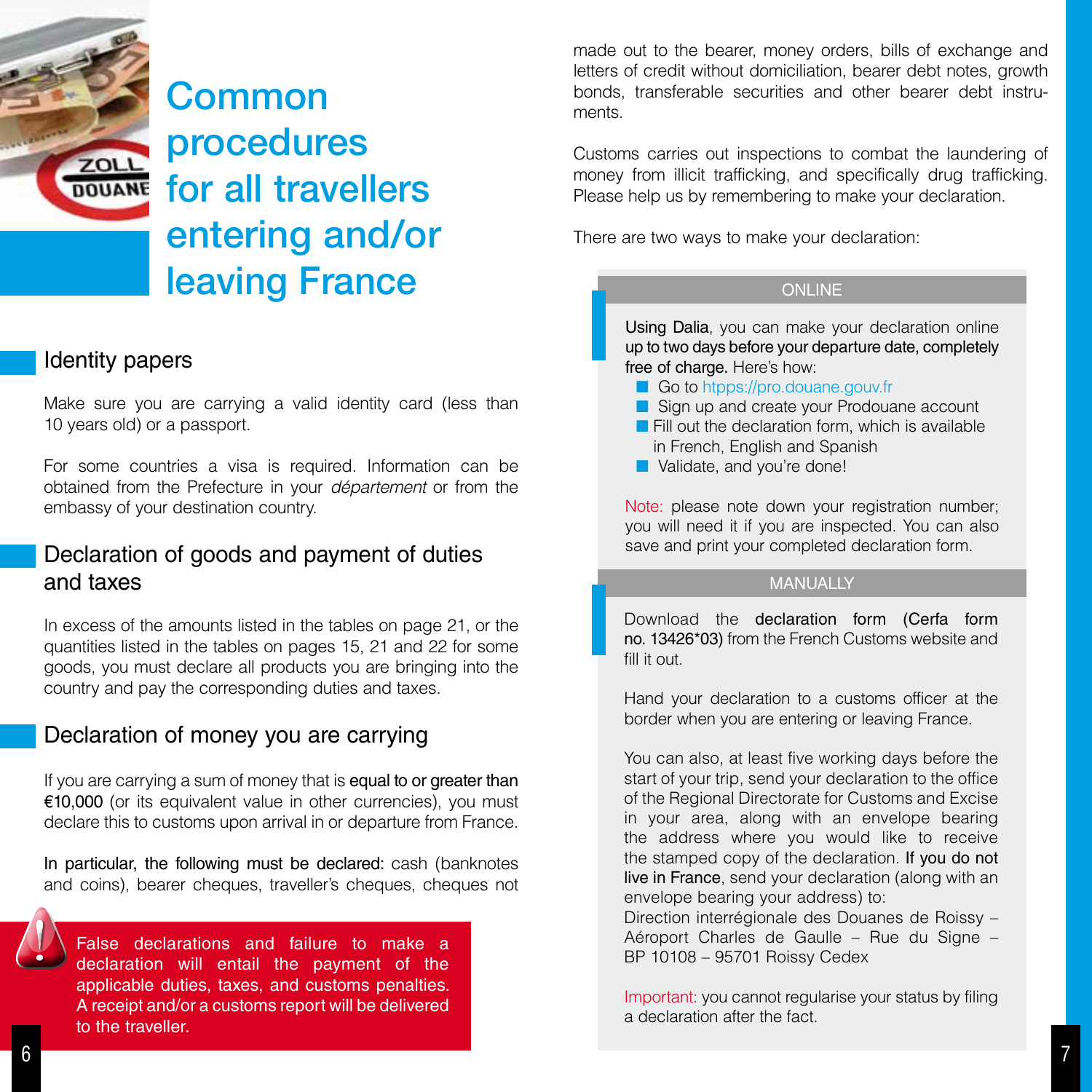## Goods subject to special procedures

The import and/or export of certain goods are subject to special procedures (declarations, licences, certificates of ownership, etc.) that apply to:

**Plants and plant products, which may be subject to phytosa**nitary inspection at the first point of entry in Community territory prior to customs clearance.

For the import of plants and plant products, you must obtain a phytosanitary certificate from the Veterinary and Phytosanitary Border Inspection Office (SIVEP), General Directorate for Food.

For further information, please contact the Ministry for Agriculture, the Food Processing Industry and Forestry (see useful addresses at the end of this brochure).

■ Endangered species<sup>\*</sup> of wild fauna and flora protected under Appendices II and III of the Washington Convention (CITES) and Annexes B and C of the EU Wildlife Trade Regulation implementing the Convention.

Entry or exit of the species listed in these appendices and annexes, as well as parts of these species, or products made from these species must be accompanied by the required CITES permit, which can be obtained from a Regional Directorate for the Environment, Planning and Housing.

Reminder: the species listed in Appendix A of the CITES are prohibited (see the list of prohibited goods below).

**Live animals and animal-based products** are subject to a mandatory health inspection at the first point of entry on EU territory, prior to passing through customs.

The Common Veterinary Entry Document (CVED) certifying that the health inspection has actually taken place is delivered by the veterinary services and must always be submitted along with the customs declaration.

For further information, please contact the Veterinary and Phytosanitary Border Inspection Office (SIVEP), General Directorate for Food (see useful addresses at the end of this brochure) or the Regional Directorate for Food, Agriculture and Forestry in your area.

> For further information about these requirements, please go to the "Achats et tourisme" [Purchases and tourism] tab on the www.douane.gouv.fr website and click on "Voyageurs, la douane vous informe" [Customs Information for Private Travellers].

■ Cultural goods\*: cultural goods leaving the national customs territory must travel with a certificate; cultural goods leaving Community customs territory\* must also travel with an export authorisation (or a licence). Both documents are delivered by the Ministry for Culture and Communication. When the cultural goods are exported out of Community customs territory\* to a third country\*, customs procedures are mandatory: regardless of the value of the goods, an export declaration concerning the goods must be filed with a customs office.

For a list of the cultural goods subject to this regulation, please contact the Ministry for Culture and Communication (see useful addresses at the end).

■ Weapons and ammunition: *depending on their category*, they are subject to prior transfer agreement, import authorisation, transfer permit, or export authorisation.

For further information, please go to the "Achats et Tourisme" [Purchases and Tourism] tab at the website www.douane. gouv.fr website and click on the link "Achat et circulation des armes et munitions" [Purchase and circulation of weapons and ammunition].

\* see glossary

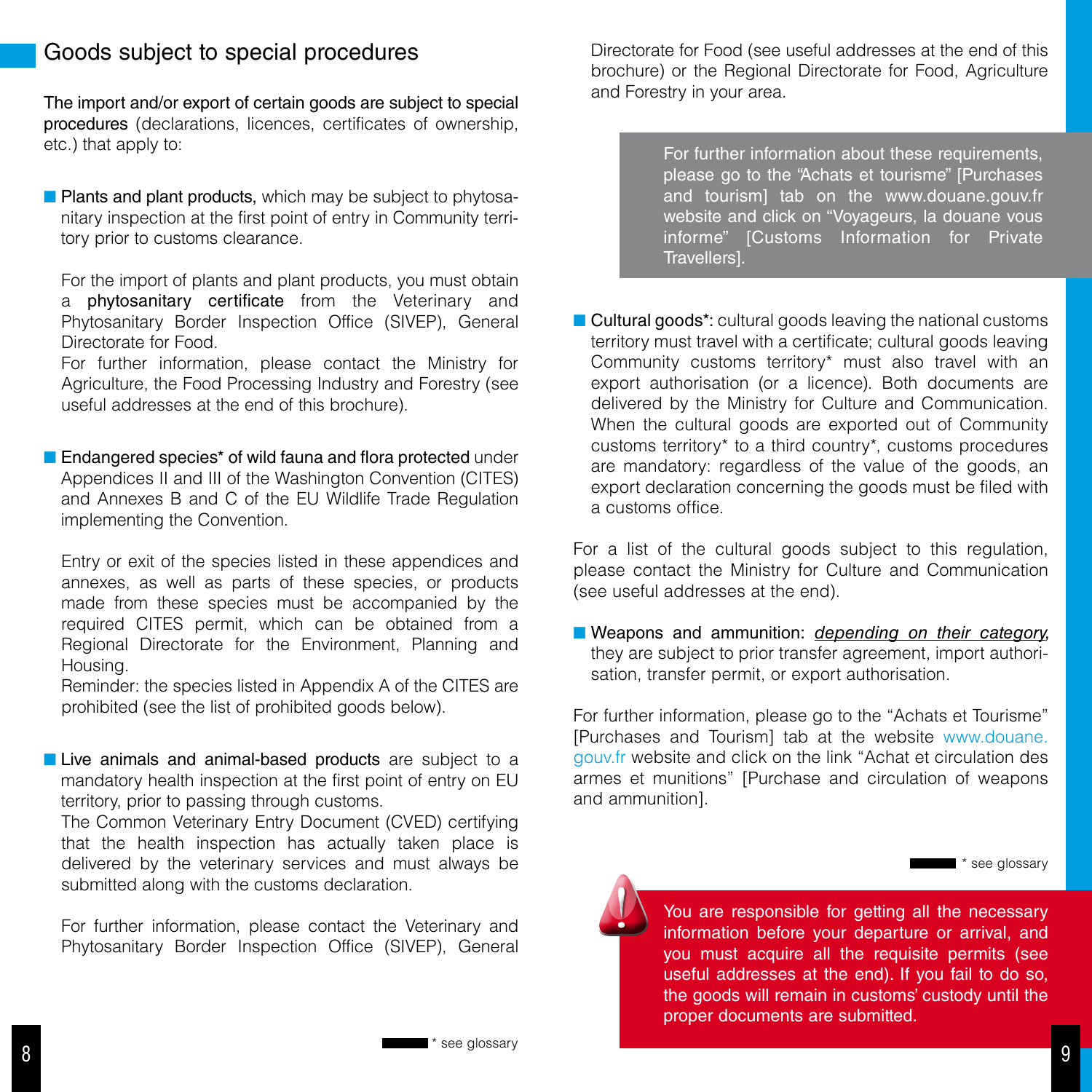## Prohibited goods

It is strictly prohibited to import, export or possess certain goods, including:

- **n** Narcotics and psychotropic drugs (except when accompanied by a prescription, medical certificate or an import and export authorisation for medicinal drugs, substances or preparations classified as a narcotics or psychotropic drugs).
- Counterfeit goods<sup>\*</sup>, which often jeopardise your and your children's safety.



You are liable to pay severe penalties if the contracts of objects when representations of minors. counterfeit goods are found in your possession. Penalties range from confiscation of the goods, fines of up to twice the price of the original products, to a prison term.

- **Attack dogs:** unless they are registered in a studbook recognised by the Ministry for Agriculture, the Food Processing Industry and Forestry (see appendix to the Order of 27 April 1999), the following breeds of attack dogs may not be imported: Staffordshire bull terriers, American Staffordshire terriers, Mastiffs/Boerboels, Tosas and Molossers.
- $\blacksquare$  Certain plants and plant products because they may carry harmful organisms to European flora. They are listed in the Order of 24 May 2006 concerning health requirements for plants and plant products.

Exemptions for scientific purposes may be obtained from the Ministry for Agriculture, the Food Processing Industry and Forestry. In this case, you will be issued an official authorisation letter that you must submit, along with the items in question, to the Phytosanitary Inspection Office at your point of entry into the European Union.

For further information, please contact the Veterinary and Phytosanitary Border Inspection Office (SIVEP – General Directorate for Food – Ministry for Agriculture, the Food Processing Industry and Forestry) (see useful addresses at the end), or the Regional Directorate for Food, Agriculture and Forestry for your region.

- $\blacksquare$  Endangered species\* of wild fauna and flora protected by the Washington Convention (CITES) and listed in Appendix I to this Convention or in Annex A of the EC regulation implementing the CITES (total ban on all trade); products derived from these species (with certain exceptions).
- **n** Products or objects with pornographic pictures or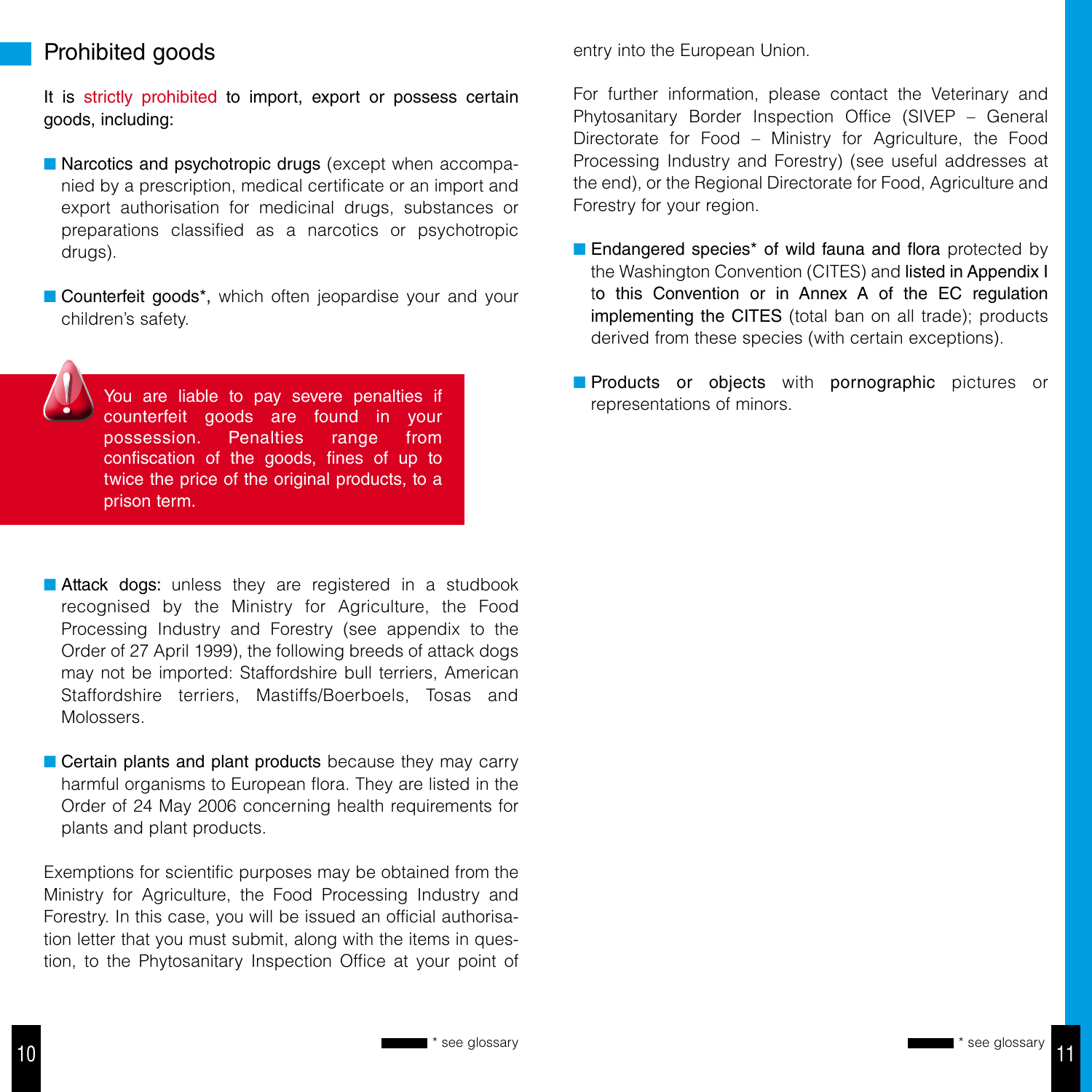# Entering France

- Arriving from a country outside **14** the European Union (third country\*), a territory outside of the Community customs territory\*, or a non-EU territory for tax purposes\*
	- Arriving from Andorra **20**
	- Arriving from a Member State of the European Union\* **23**
	- Arriving in a French Overseas *Département* (DOM)\* from Metropolitan France or an EU country **25**

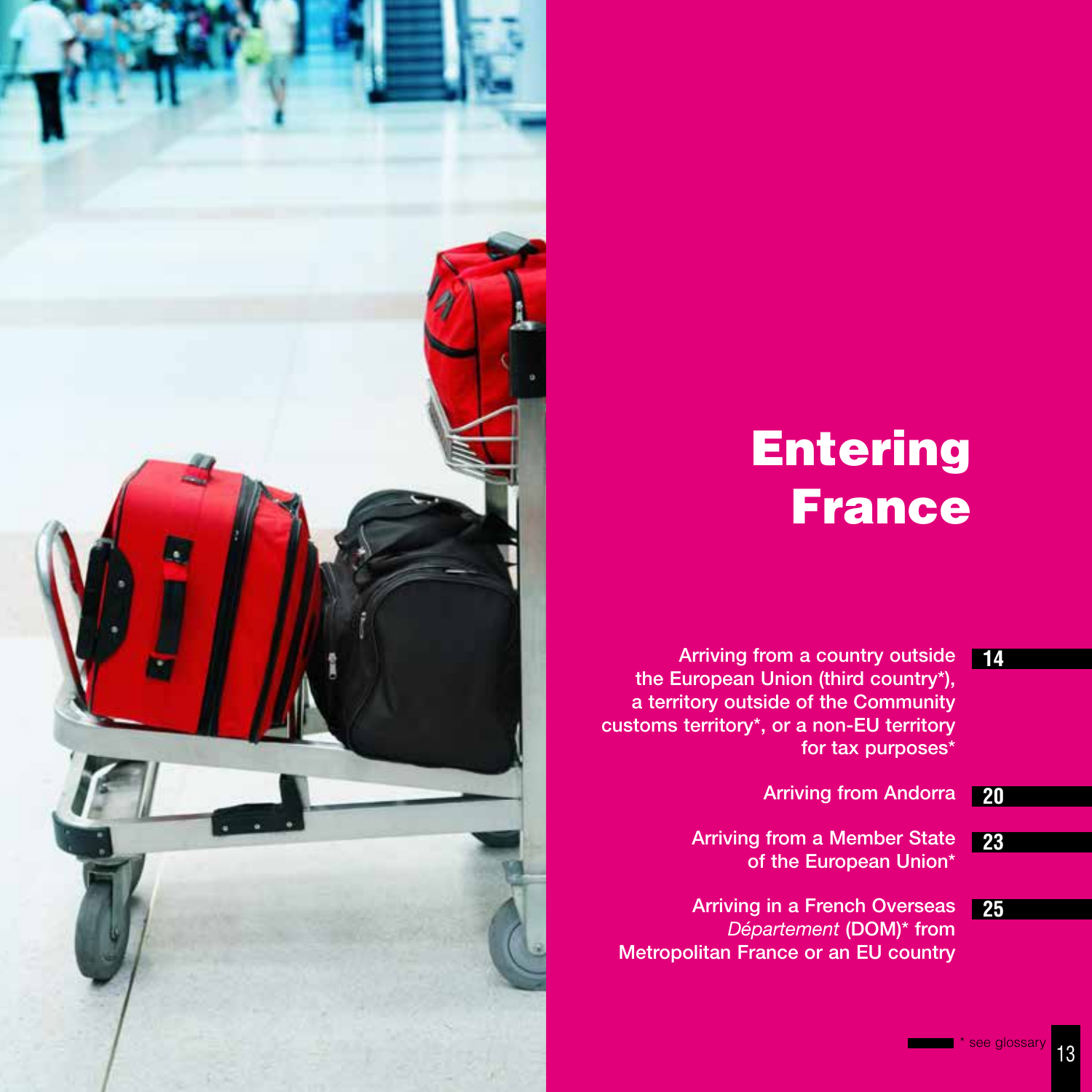

# **Entering** Metropolitan France

Arriving from a country outside the European Union (third country\*), a territory outside of the Community customs territory\*, or a non-EU territory for tax purposes\*

# Goods you have purchased or received as gifts in a third country\*

When entering France, you may bring with you, in your personal luggage\*, goods purchased or received as gifts in a third country\* without filling out a declaration or paying duties and taxes.

Depending on the case, the value of the said goods must not exceed the amounts listed below:

| Travellers under 15<br>(regardless of means of transportation)                                  | €150 |
|-------------------------------------------------------------------------------------------------|------|
| Travellers 15 and older using a means of<br>transportation other than air or maritime transport | €300 |
| Travellers 15 and older using air<br>or maritime transport                                      | 130≆ |

Important: different people are not allowed to pool the above amounts so as to reach a higher tax-free amount for a single object.

For instance, a couple returning from Japan may not request the tax exemption for an appliance worth €860.

In addition to value-based tax exemptions\*, you are entitled to quantitative exemption. You may import tobacco and alcoholic beverages without complying with any procedures and without paying duties and taxes within the limits of the table on the overleaf.

Tobacco and alcoholic beverages may be of different kinds within the allowed maximum tax-free quantity.

For instance, if you only buy 100 cigarettes, you will have used only half your tobacco allowance for this category: you may then use the remaining to buy half the cigarillo allowance (50 cigarillos) half the cigar allowance (25 cigars), or half the smoking tobacco allowance (125g).

| <b>PRODUCTS and</b><br>GOODS                                                             | <b>MAXIMUM QUANTITIES*</b><br>ALLOWED (per person 17<br>or older) |  |
|------------------------------------------------------------------------------------------|-------------------------------------------------------------------|--|
| TOBACCO <sup>1</sup>                                                                     |                                                                   |  |
| Cigarettes<br>or Cigarillos<br>or Cigars<br>or Smoking tobacco<br>and                    | 200 units<br>100 units<br>50 units<br>250 <sub>g</sub>            |  |
| ALCOHOLIC BEVERAGES <sup>1</sup>                                                         |                                                                   |  |
| Alcohol and alcoholic<br>beverages with over 22°<br>alcohol per volume                   | 1 litre                                                           |  |
| or<br>Alcohol and alcoholic<br>beverages with less than<br>22° alcohol per volume<br>and | 2 litres                                                          |  |
| Still (not sparkling) wine<br>Beer                                                       | 4 litres<br>16 litres                                             |  |

<sup>1</sup> The value of the tobacco and alcoholic beverages is not deducted from the duty-free allowance for goods.

\* Persons under 17 are not entitled to the tobacco or alcohol allowance.

Important: you must declare to Customs any goods in excess of €150, €300, or €430 (see table above) that you are carrying, and pay the corresponding duties and taxes.

The customs declaration may be oral or written, depending on the goods and their value.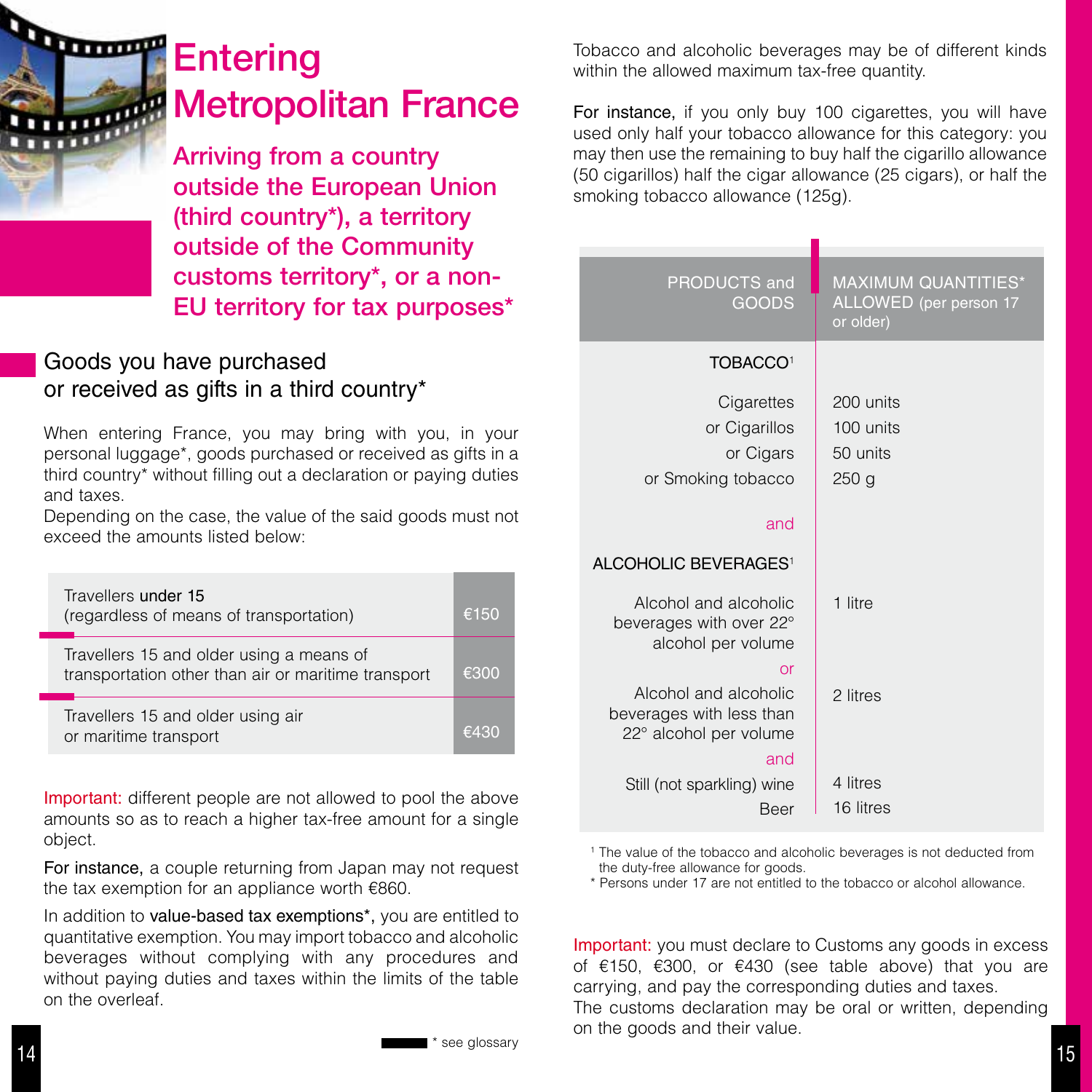## Your personal belongings

No tax or customs procedures are required for personal belongings entering France. Their nature and quantity must not imply commercial purposes.

When you are returning from a third country<sup>\*</sup>, customs officers may ask you for evidence that tax and duty is not owed on certain items (jewellery, cameras, computers, camcorders, mobile phones, etc.). You must show invoices or customs receipts to prove that you purchased the items inclusive of tax in the European Union or, if you purchased them in a third country\*, that you have already paid any duties and taxes owing in the European Union.

To spare you the trouble of carrying all these documents, and to facilitate customs clearance of your personal belongings, you may obtain a single document called the free circulation card\*. The free circulation card is free of charge, valid 10 years from date of issue and renewable. You can obtain one at any customs office by presenting your belongings together with supporting documents (invoices, customs receipts, warranty certificates, etc.). As and when you purchase new items, you may have additional entries listed on your card by applying to the same office that issued the original card.

# Plants and plant products (flowers, fruit, vegetables, plants, etc.)

Because certain plants and plant products may contain harmful organisms and spread contamination, they must undergo phytosanitary inspection upon arrival in the Community territory.

Nevertheless, some products may be exempt from phytosanitary inspection, provided they meet all of the following conditions. Products must:

- $\blacksquare$  Be in small quantities
- **Be in the traveller's personal baggage**
- Be for consumption during transport, or for noncommercial purposes
- $\blacksquare$  Present no risk of spreading harmful organisms
- $\blacksquare$  Not be banned from import
- $\blacksquare$  Not be genetic material

The concepts of "small quantities" and "risk of spreading organisms" vary from country to country and depending on the type of plant material.

For more information, please contact the Phytosanitary Border Inspection Office (SIVEP – General Directorate for Food – Ministry for Agriculture, the Food Processing Industry and Forestry (see useful addresses at the end of this brochure) or the competent Regional Directorate for Food, Agriculture and Forestry.

### Pets and foods

Pets (domestic carnivores, such as dogs, cats and ferrets); rabbits and domestic rodents; decorative tropical fish; reptiles and amphibians; aviary birds; and invertebrates with the exception of bees and shellfish) accompanying travellers arriving from third countries\* are not subject to veterinary inspection provided they meet all of the following conditions:

- $\blacksquare$  They must be accompanied by a responsible person
- $\blacksquare$  They must not exceed five in number
- $\blacksquare$  They must be accompanied by the appropriate accompanying documentation, which must be completed and signed by a veterinarian in the country of origin
- $\blacksquare$  They must be presented for customs inspection

Important: domestic carnivores must be identified either by tattoo or by an electronic transponder (since July 2011, a transponder is mandatory), and must be accompanied by a valid anti-rabies vaccination certificate. If they are being brought into Community territory from certain third countries\* that are not rabies-free, a neutralising antibody titration is also required (this titration must have been performed in an EU-approved laboratory).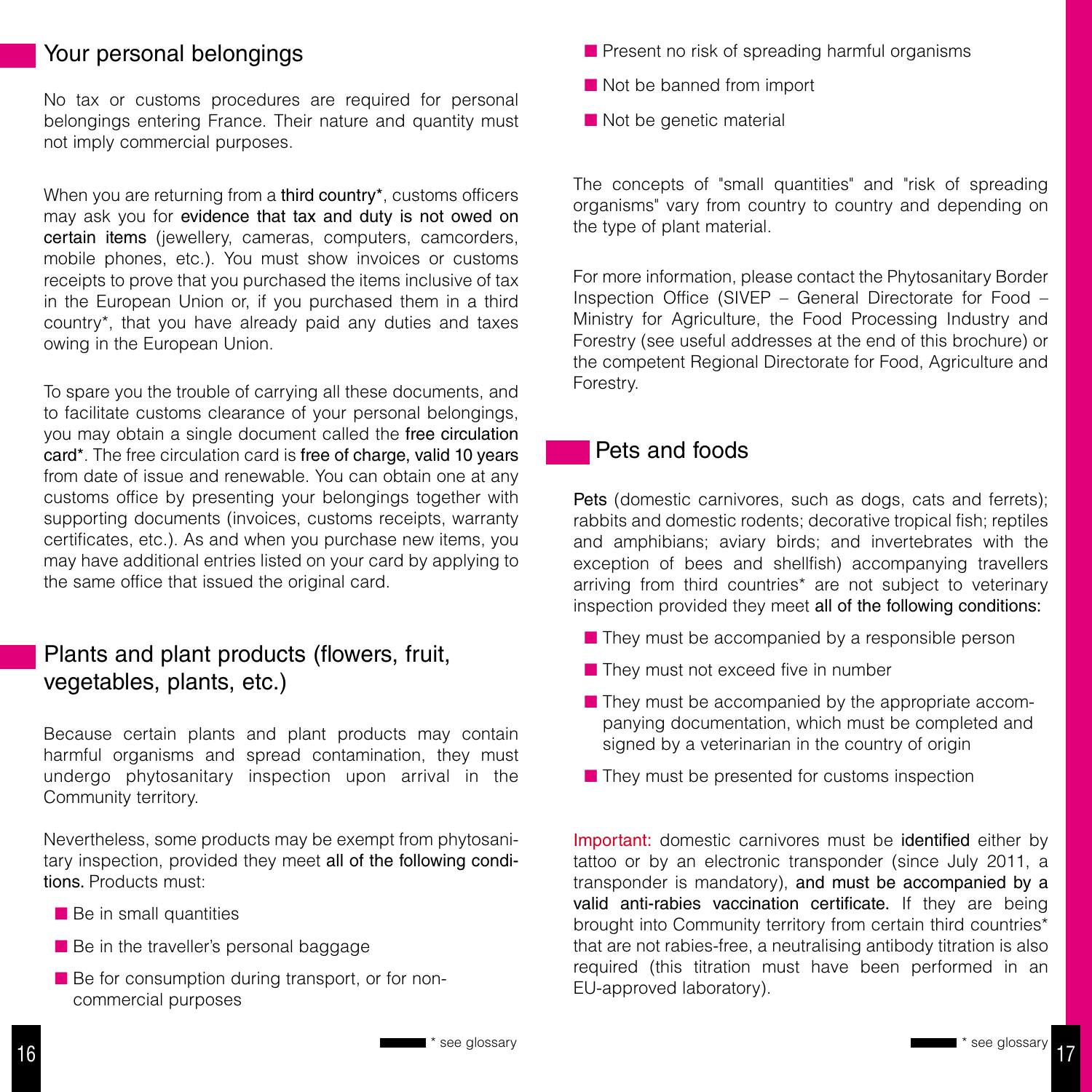For more information, please contact the Ministry for Agriculture, the Food Processing Industry and Forestry (see useful addresses at the end).

The importation of certain protected animals is prohibited.

Monkeys are not considered pets and are not on the list of animals that travellers are allowed to bring into the country without veterinary inspection.

Certain species of wild animals (such as reptiles, amphibians and birds) are subject to the provisions of the Washington Convention on International Trade in Endangered Species.

An authorisation (CITES permit) issued by the competent Regional Directorate for the Environment, Planning and Housing is needed to import these species, in addition to any formalities due to veterinary regulations.

For further information, please contact the Ministry for Ecology, Sustainable Development and Energy (see the list of useful addresses at the end of this brochure).

Foods of animal origin and products of animal origin are subject to restrictions: travellers are not allowed to carry meat. meat-based products, milk and dairy products imported from third countries\* in their personal packages and luggage.

#### Exceptions:

- n products from Andorra, Liechtenstein, Switzerland and Norway
- up to 10 kg of products from Croatia, Greenland, Iceland and the Faroe Islands

Products other than meat, meat-based products and dairy products are allowed in luggage in amounts that vary depending on the foodstuff (20kg for fishery products, for instance, provided they come from an authorised country and are for non-commercial use).

For further information, please contact the Ministry for Agriculture, the Food Processing Industry and Forestry (see useful addresses at the end of this brochure).

## Medicinal drugs

Medicinal drugs for personal use may be imported in quantities sufficient for a 3-month treatment without prescription (or for longer than 3 months, with a prescription), provided they are carried in your baggage.

Important: importing amounts exceeding the maximum quantity allowed for personal use is prohibited.

## Your private motor vehicle

If you live outside the European Union\*

You do not have to comply with any procedure if your stay in France is shorter than 6 months, and if you take your private motor vehicle with you when you leave.

During your stay in France, you may not lend, rent, or otherwise dispose of your means of transport, to a resident of the European Union.

#### If you live in the European Union

If you buy a vehicle outside the Community for your own use you must clear it through Customs and pay the applicable duties and taxes.

When you enter France, the fuel contained in the standard tank of your private motor vehicle and in a spare fuel can with a maximum capacity of 10 litres is exempt from duties and taxes.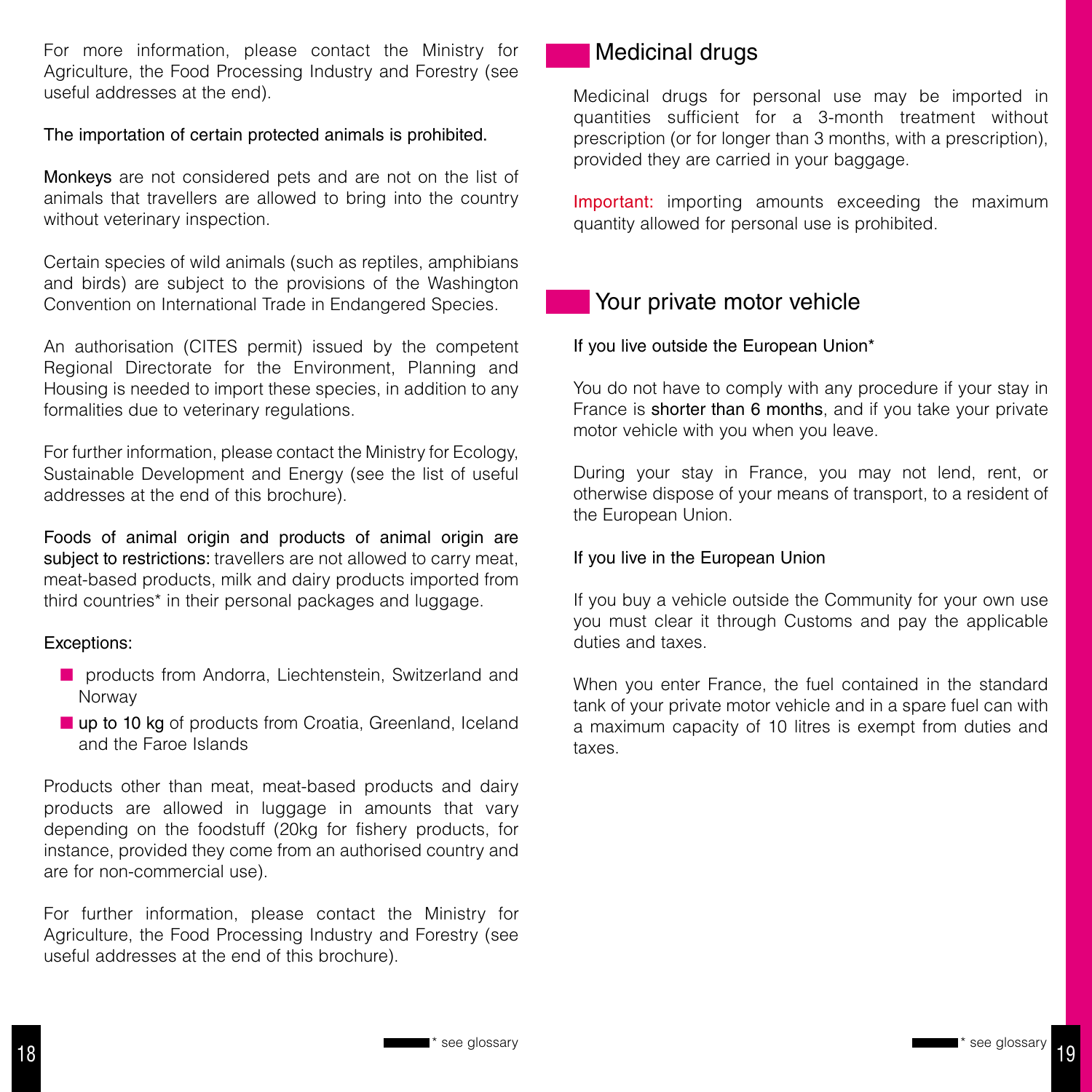

# Entering **Metropolitan** France

# Arriving from Andorra

# Goods you have purchased or received as gifts in Andorra

When entering France, you may bring with you, in your personal luggage\*, goods purchased or received as gifts in Andorra without filling out a declaration or paying duties and taxes, as long as the total value of these goods and gifts does not exceed €900 (€450 for travellers under 15).

In addition to this value-based tax exemption, you may import the products listed below, without complying with any procedures or paying duties and taxes, to France:

- $\blacksquare$  Tobacco, alcoholic beverages, coffee, tea, perfumes, and toilet water in amounts that do not exceed the quantities listed in the table opposite;
- n Foodstuffs within the limit of €300 per traveller (€150 for travellers under 15) in amounts that do not exceed the maximum quantities allowed listed in the table on page 22.

Tobacco and alcoholic beverages may be of different kinds within the limit of the maximum tax-free quantities allowed.

For example: if you buy only 100 cigarettes, i.e., one-third of your tobacco allowance, you may use the remaining twothirds to buy 100 cigarillos, or 50 cigarillos, and 25 cigars.

| PRODUCTS and GOODS                                        | <b>MAXIMUM QUANTITIES*</b><br>ALLOWED (per person<br>aged 17 or older) |  |
|-----------------------------------------------------------|------------------------------------------------------------------------|--|
| <b>TOBACCO1</b>                                           |                                                                        |  |
| Cigarettes                                                | 300 units                                                              |  |
| or Cigarillos                                             | 150 units                                                              |  |
| or Cigars                                                 |                                                                        |  |
|                                                           | 75 units                                                               |  |
| or Smoking tobacco                                        | 400 <sub>g</sub>                                                       |  |
| and                                                       |                                                                        |  |
| <b>COFFEE</b>                                             | 1 kg                                                                   |  |
| or coffee extracts and essences                           | 400 <sub>g</sub>                                                       |  |
| and                                                       |                                                                        |  |
| <b>TFA</b>                                                | 200 g                                                                  |  |
| or tea extracts and essences                              | 80 <sub>q</sub>                                                        |  |
| and                                                       |                                                                        |  |
| <b>ALCOHOLIC BEVERAGES</b>                                |                                                                        |  |
| Still (not sparkling) wine                                | 5 litres                                                               |  |
| and                                                       |                                                                        |  |
| either alcoholic beverages                                | $1.5$ litre                                                            |  |
| with over 22° alcohol/volume,                             |                                                                        |  |
| non-denatured ethyl alcohol of                            |                                                                        |  |
| 80% vol and over                                          |                                                                        |  |
| or alcoholic beverages with 22°<br>alcohol/volume or less | 3 litres                                                               |  |
|                                                           |                                                                        |  |
| and                                                       | 75 ml                                                                  |  |
| <b>PERFUMES</b>                                           |                                                                        |  |
| and                                                       |                                                                        |  |
| <b>TOILET WATER</b>                                       | 375 ml                                                                 |  |
| and                                                       |                                                                        |  |
|                                                           |                                                                        |  |
| <b>FOODSTUFFS</b>                                         | <b>MAXIMUM VALUE</b>                                                   |  |
| (see special cases on the                                 | <b>ALLOWED</b>                                                         |  |
| following page)                                           |                                                                        |  |
|                                                           |                                                                        |  |
| - Per traveller aged 15 or older                          | €300                                                                   |  |
| - Per traveller under 15                                  | €150                                                                   |  |
| OTHER GOODS                                               |                                                                        |  |
|                                                           |                                                                        |  |
| - Per traveller aged 15 or older                          | €900                                                                   |  |
| - Per traveller 15 ans                                    | €450                                                                   |  |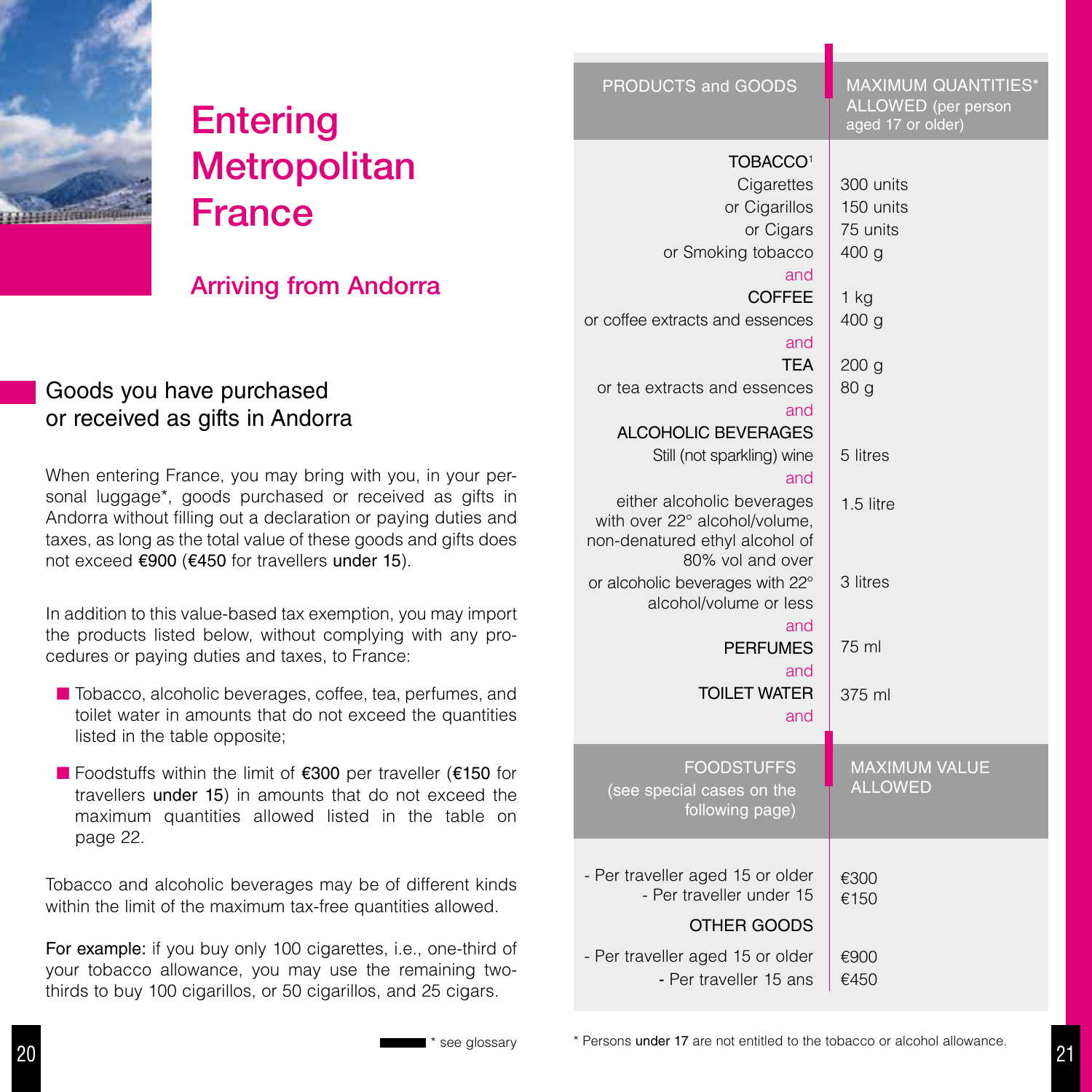Special cases: certain foodstuffs are entitled to exemption within the following limits:

| <b>PRODUCTS and</b><br><b>GOODS</b>                                                             | <b>QUANTITIES*</b>                         |
|-------------------------------------------------------------------------------------------------|--------------------------------------------|
| <b>DAIRY PRODUCTS</b><br>Milk powder<br>Condensed milk<br>Fresh milk<br><b>Butter</b><br>Cheese | $2.5$ kg<br>3 kg<br>6 kg<br>$1$ kg<br>4 kg |
| <b>SUGAR AND SWEETS</b>                                                                         | $5$ kg                                     |
| <b>MFAT</b>                                                                                     | 5 kg                                       |



# Entering **Metropolitan** France

Arriving from a Member State of the European Union\*

\*The total value of all the imported foodstuffs taken together must not exceed €300 per traveller (€150 for travellers under 15).

## Non-pooling duty-free purchases

Separate individuals are not allowed to pool the maximum allowable sums and quantities listed on page 21 in order to reach a higher duty-free amount for a single object or purchase. For example, a couple returning from Andorra may not request a tax exemption for an appliance worth €1,800 or for a 150-ml bottle of perfume.

Important: goods comprising several items that are transported together in the same means of transport are considered as a single item, regardless of the number of invoices (e.g., parts of a hi-fi system).

# Goods subject to special procedures

Pets such as dogs, cats and ferrets travelling between France and Andorra must be identified (tattoo or electronic chip), vaccinated against rabies, and have a standard European passport, which has been issued and filled out by your veterinarian.

# Goods you have purchased in another Member State of the European Union\*

General purchases: if the goods that you have purchased in another Member State are for your own use, you do not need to complete any declarations or pay duties and taxes. You pay the value added tax (VAT) directly in the country where you purchased your goods, at the current rate there.

Medicinal drugs for personal use may be imported in quantities sufficient for a 3-month treatment without a prescription (or for longer than 3 months, with a prescription), provided they are carried in your baggage.

Important: importing amounts exceeding the maximum quantity allowed for personal use is prohibited.

Alcoholic beverage and tobacco purchases: as a private individual you may buy alcohol and tobacco in another Member State for your own needs as long as you carry them with you. You pay the applicable VAT and excise duties on these goods (special excise taxes) in the country where you make your purchases, at the current rate there.



Aniseed extracts are strictly prohibited when<br>travelling between France and Andorra.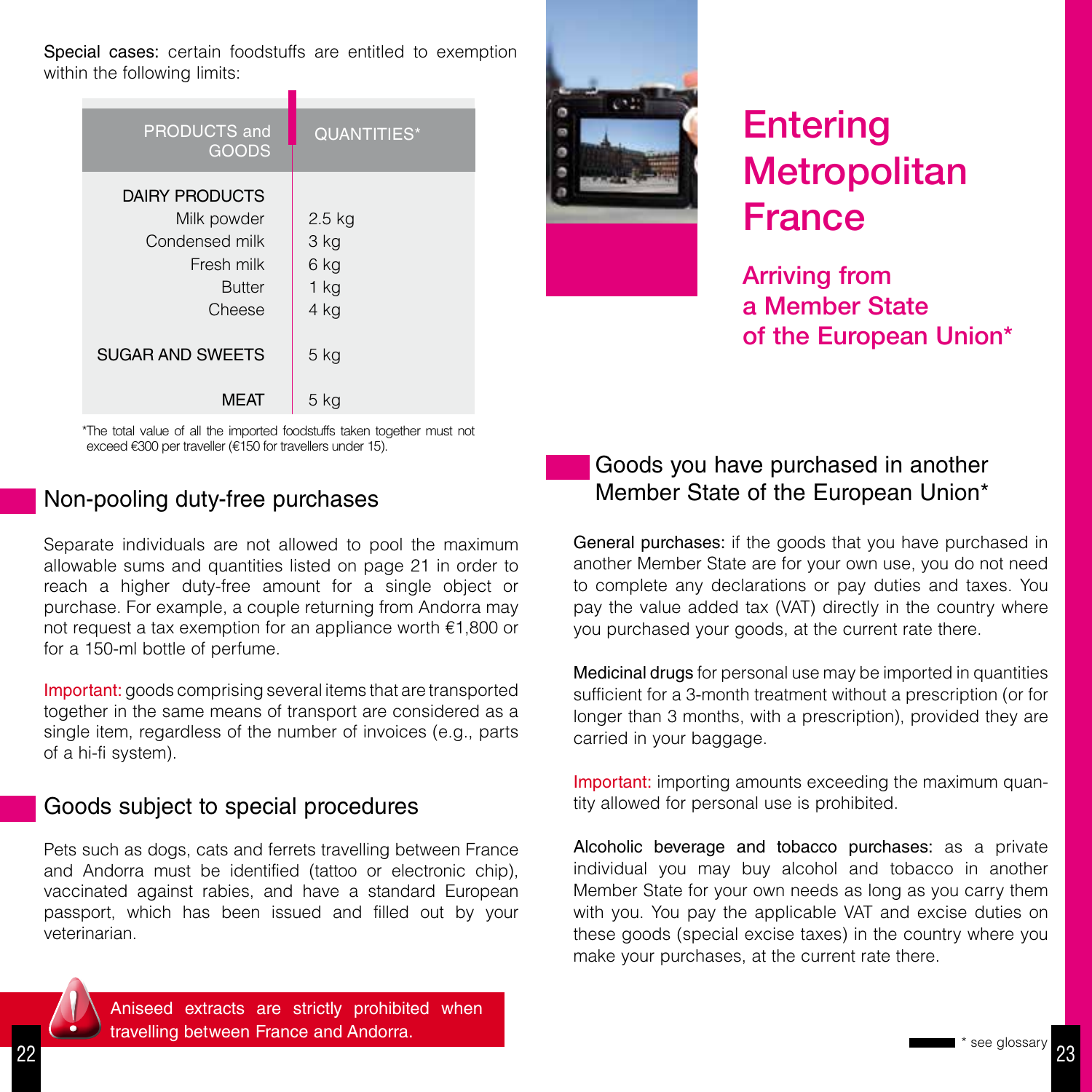However, excise duties and taxes are payable in France if:

- $\blacksquare$  The foreign supplier is handling their transport (distance selling arrangements);
- $\blacksquare$  It appears that, on the basis of various criteria, including thresholds established by EU regulations (listed below), the alcohol was purchased for commercial purposes.

| ALCOHOL and ALCOHOLIC BEVERAGES                                  |                                                                |  |  |
|------------------------------------------------------------------|----------------------------------------------------------------|--|--|
| Spirits (whiskey, gin, vodka, etc.)                              | 10 litres                                                      |  |  |
| Intermediate products<br>(vermouth, port wine,<br>Madeira, etc.) | 20 litres                                                      |  |  |
| Wine                                                             | 90 litres (of which 60 litres<br>maximum of sparkling<br>wine) |  |  |
| Beer                                                             | 110 litres                                                     |  |  |

If you are a resident of France and you purchase a new vehicle\* for private use in another Member State, the dealer must invoice the purchase net of tax. You must pay the VAT applicable in France at your local tax office. You will then be issued an acquisition certificate, which you can then use to register the vehicle at the prefecture.



# Entering France

Arriving in a French Overseas *Département* (DOM) from Metropolitan France or an EU country

# Maximum values and quantities allowed for duty-free goods

Taxation in the French Overseas *Départements* (DOM) is different from the taxation applied in Metropolitan France and the European Union. Dock dues and regional dock dues are special taxes on consumer products entering the territory of the DOM.

The Regional Councils have set variable tax rates that provide additional financial resources for the DOM local authorities.

Upon arriving in one of the four DOM (Guadeloupe, Martinique, French Guiana and Réunion), you must declare any purchases or gifts (even those that have been purchased inclusive of tax in Metropolitan France) whose value exceeds the duty-free allowance, i.e.,  $\epsilon$ 1,000 per person, and pay the local taxes (dock dues and regional dock dues) and and pay the local (dock dues and regional dock dues) and national (VAT, tobacco and alcohol duties where applicable) taxes.

Useful tip: the tax rates usually range from 4 to 15% (dock dues), and from 1.5 to 2.5% (regional dock dues).

Important: Mayotte recently acceded to overseas *département*  status. Until 31 December 2013, however, it will remain outside of the Community customs territory\*, and will retain its system of relief from customs duties and its taxation scheme. As from 1 January 2014, Mayotte will join the Community customs territory\* and dock dues will be applied, as in the four other DOM.

\* see glossary **Get the facts from a customs office!** The see glossary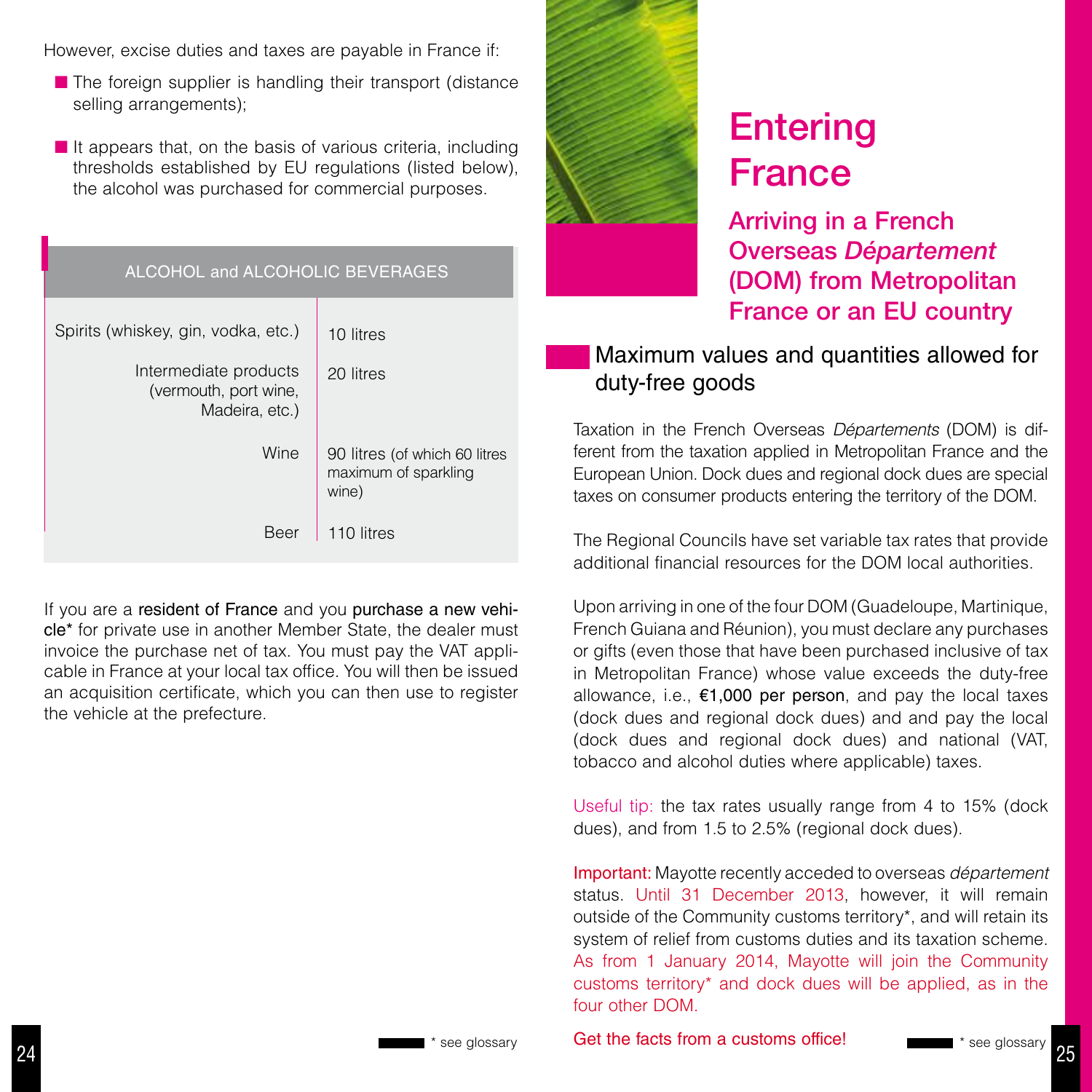You are exempt from paying duty on certain items, provided you comply with the conditions and quantities listed in the following table :

| VAT, DOCK DUES AND REGIONAL DOCK DUES                  |                                                                                                                                                                                                                                                                                                                                                                    |  |  |
|--------------------------------------------------------|--------------------------------------------------------------------------------------------------------------------------------------------------------------------------------------------------------------------------------------------------------------------------------------------------------------------------------------------------------------------|--|--|
| <b>MAXIMUM VALUE</b><br><b>ALLOWED</b><br>(per person) | €1,000                                                                                                                                                                                                                                                                                                                                                             |  |  |
| TRAVELLERS 17 OR OLDER (MANDATORY AGE)                 |                                                                                                                                                                                                                                                                                                                                                                    |  |  |
| <b>MAXIMUM QUANTITIES</b><br><b>ALLOWED</b>            | 200 cigarettes<br>or 100 cigarillos<br>or 50 cigars<br>or 250 g of smoking tobacco<br>1 litre of alcohol and<br>alcoholic beverages with<br>over 22° of alcohol<br>per volume<br>or<br>2 litres of alcohol and<br>alcoholic beverages with 22°<br>of alcohol per volume<br>or less<br>and<br>4 litres of still wine<br>(not sparkling)<br>and<br>16 litres of beer |  |  |

Important: different people are not allowed to pool the above amounts so as to reach a higher tax-free amount for a single object. For instance, a group or a family of four travelling by plane may not bring in an appliance worth €4,000 duty-free  $(i.e., €1,000 x 4).$ 

26 27 When the value of the purchase exceeds the thresholds listed above, you must pay the duties and taxes for the full value of the object, for which no tax reduction applies.

# Goods subject to special procedures

Special provisions apply to the circulation of certain highly sensitive products. The list of goods has been drawn up with a view to preserving safety, health and the environment.

**n** Weapons and ammunition: you may not import and/or export certain weapons and ammunition unless you comply with special procedures (declarations, acquisition permits, possession permits, etc.).

You may go to the "Achats et tourisme" [Purchases and tourism] tab on the www.douane.gouv.fr website and click on "Formalités pour l'achat et la circulation des armes et des munitions" [Procedure for the purchase and circulation of weapons and ammunition].

# Prohibited goods

The import or possession of certain goods is strictly prohibited. They include:

- **n** Counterfeit goods that may often endanger your or your children's safety.
- $\blacksquare$  Plants: fresh fruit, flowers, plants (with or without potted earth), and so on, may not be imported in the luggage of private individuals. This ban is stipulated in the legislation listed below:
	- Guadeloupe prefectoral Decree no 96-323 of 10 April 1996
	- Reunion prefectoral Decree no 2929 of 13 September 1992
	- Martinique prefectoral Decree no 061203 of 11 June 1996.

#### $\blacksquare$  Medicinal drugs:

- from Metropolitan France, they are not subject to any special procedures
- from another country of the European Union, they are allowed when they are imported for personal use, i.e. in amounts sufficient for a 3-month treatment without a prescription (or for longer than 3 months, with a prescription) and if they are carried in your luggage.

Important: if the transported amount exceeds an amount sufficient for personal purposes, the import of medicinal drugs is prohibited.

**n Aniseed spirits** that do not comply with French legislation.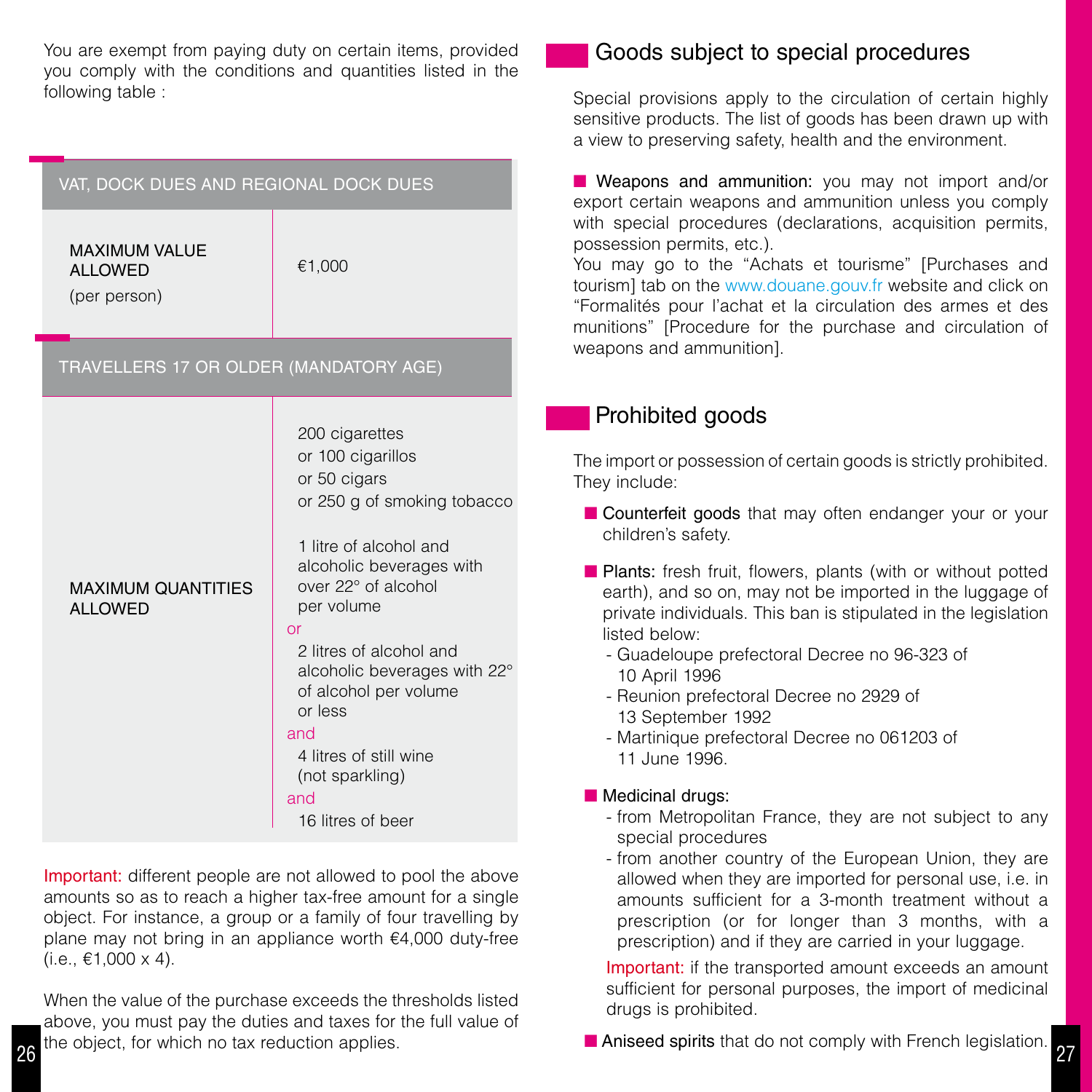

# **Staying** in France

Tax-free purchases **30**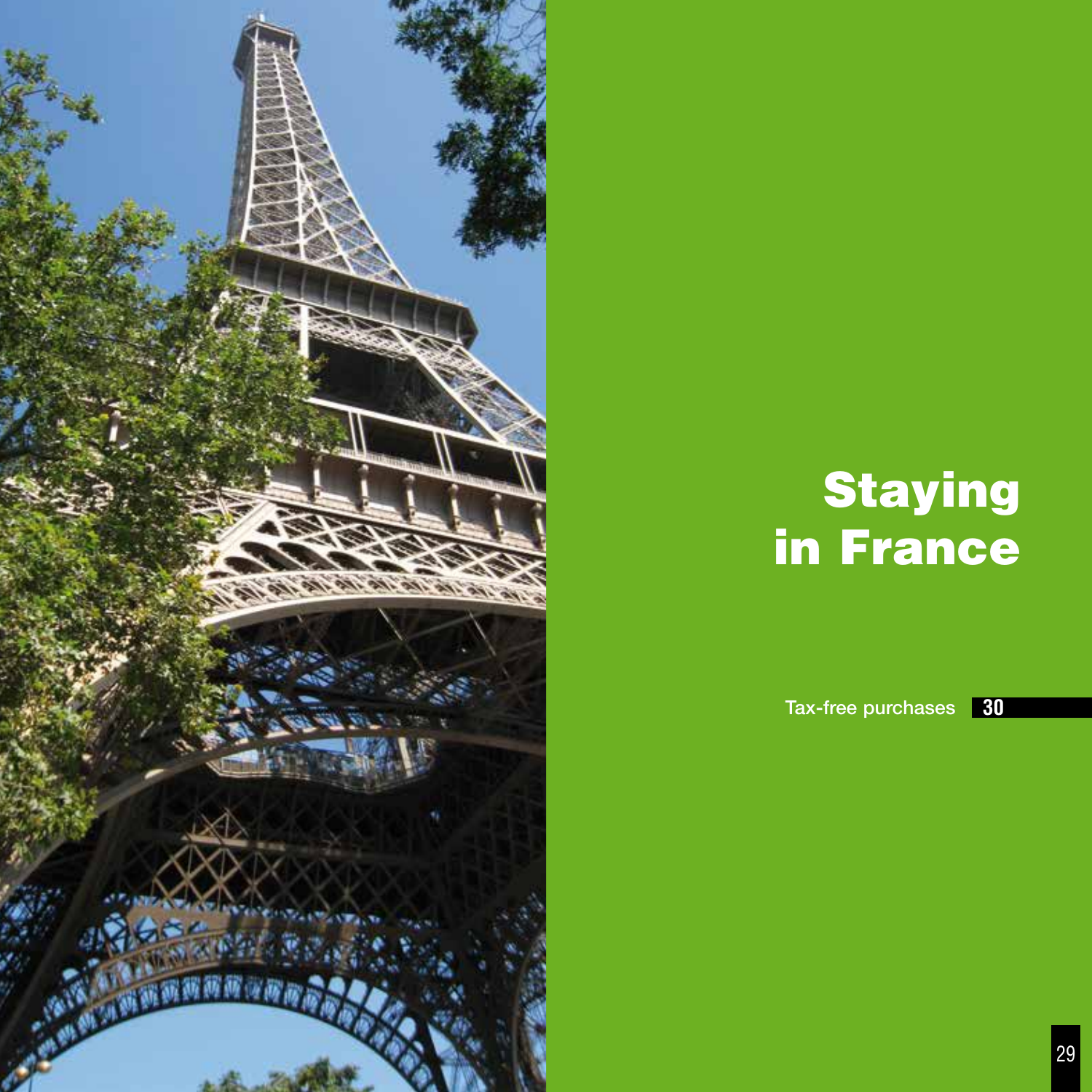

# **Staying** in France

# Tax-free purchases

If your usual place of residence is outside the European Union, and you have been in France for less than 6 months, you may, under certain conditions, be exempt from paying VAT on certain items that you purchase during your stay and that you intend to export.

- $\blacksquare$  At time of purchase, you must be able to produce evidence (i.e., identification) that your usual place of residence is in a third country\*.
- To be eligible for a VAT refund, the purchases must be for your own use (and not for commercial purposes). They must have been bought at the same shop, on the same day, and their total value must strictly exceed €175 including tax.
- Not all goods are eligible for VAT refunds, such as manufactured tobacco and petroleum products.
- $\blacksquare$  The retailer will give you an export sales form for the VAT refund.

When you leave the European Union for good, you must present the goods and have the form stamped by the customs office at the point of exit from the European Union before the end of the third month following the month of purchase (see side panel).

For example, after your stay in France where you made taxfree purchases, you decide to leave the European Union through Germany. You must submit your form to the German customs office.



Not all retailers offer the VAT exemption service. The amount of the VAT refund may take account of handling fees.

#### REQUIRED PROCEDURES UPON LEAVING FRANCE OR THE FINAL EU COUNTRY

To obtain a VAT refund, you must present your passport, your ticket (if any), your tax refund form, and the goods to customs, before departure.

Depending on the form issued by the shop where you bought your goods, you may obtain your refund directly from the Exchange Offices at airports, or via bank transfer, after mailing in the customs-stamped forms.

Important: If your tax refund form has a PABLO\* logo and a barcode, you must validate it electronically at a PABLO terminal available at departure venues equipped with these terminals (Roissy-Charles de Gaulle, Orly-Sud, Nice-Côte d'Azur, Lyon-St-Exupéry, Marseille-Provence, Geneva and Saint-Julien-en-Bardonneix).

This procedure must be done before the end of the third month following the month of purchase.

If you have your receipt electronically stamped at a PABLO terminal, the message display "OK Bordereau validé" confirms the export operation of the goods and has the same value as the customs stamp. You no longer have to send a copy of the receipt to the retailer who is directly informed of the electronic stamp.

 $\blacksquare$  Customs may check whether you meet the tax refund conditions. If not, customs may refuse to stamp your form. You may be fined for attempted fraud.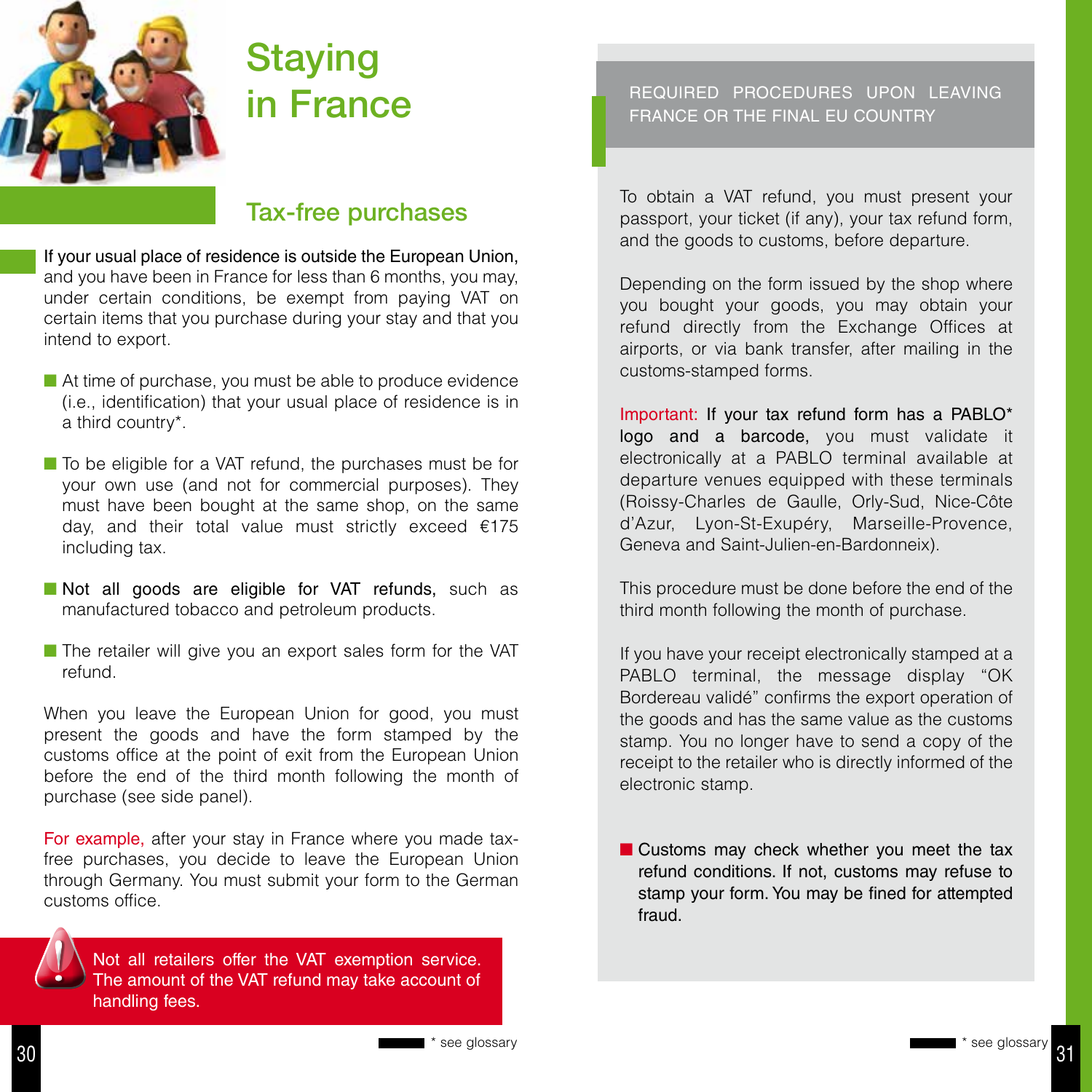**CUPENHAGUE** BARCELONA PISA ROME MALTA MADRID P. MALLORCA **YALAGA SARCELONA** 

# Leaving France

Your purchases at duty-free shops **34**

Your private motor vehicle **34**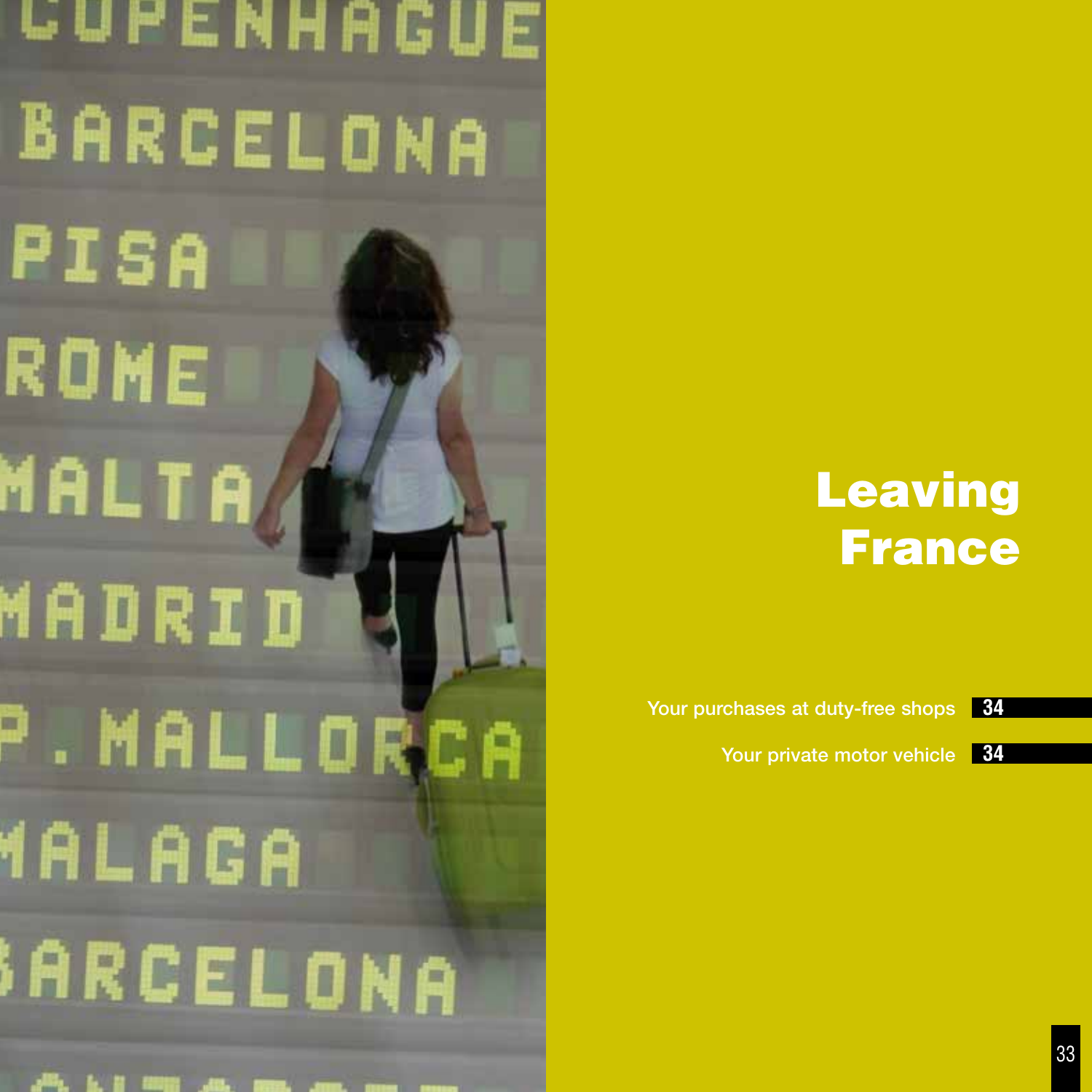

# Leaving **France**

# Your purchases at duty-free shops\*

On leaving France for a third country\* you may make purchases on ships, planes, and at airports and ports.

The value and quantity of the sold products are not limited per person and per trip (but find out what duty-free allowances your destination country permits).

# Your private motor vehicle

You may leave in your personal vehicle without complying with any particular procedures. Please see the section on "Your personal motor vehicle" in the chapter "Entering France" on page 19.

\* see glossary



Certain procedures must be complied with upon leaving France, regardless of your destination country. See the section "Common procedures for all travellers entering and/or leaving France." (page 6).

# **Glossary**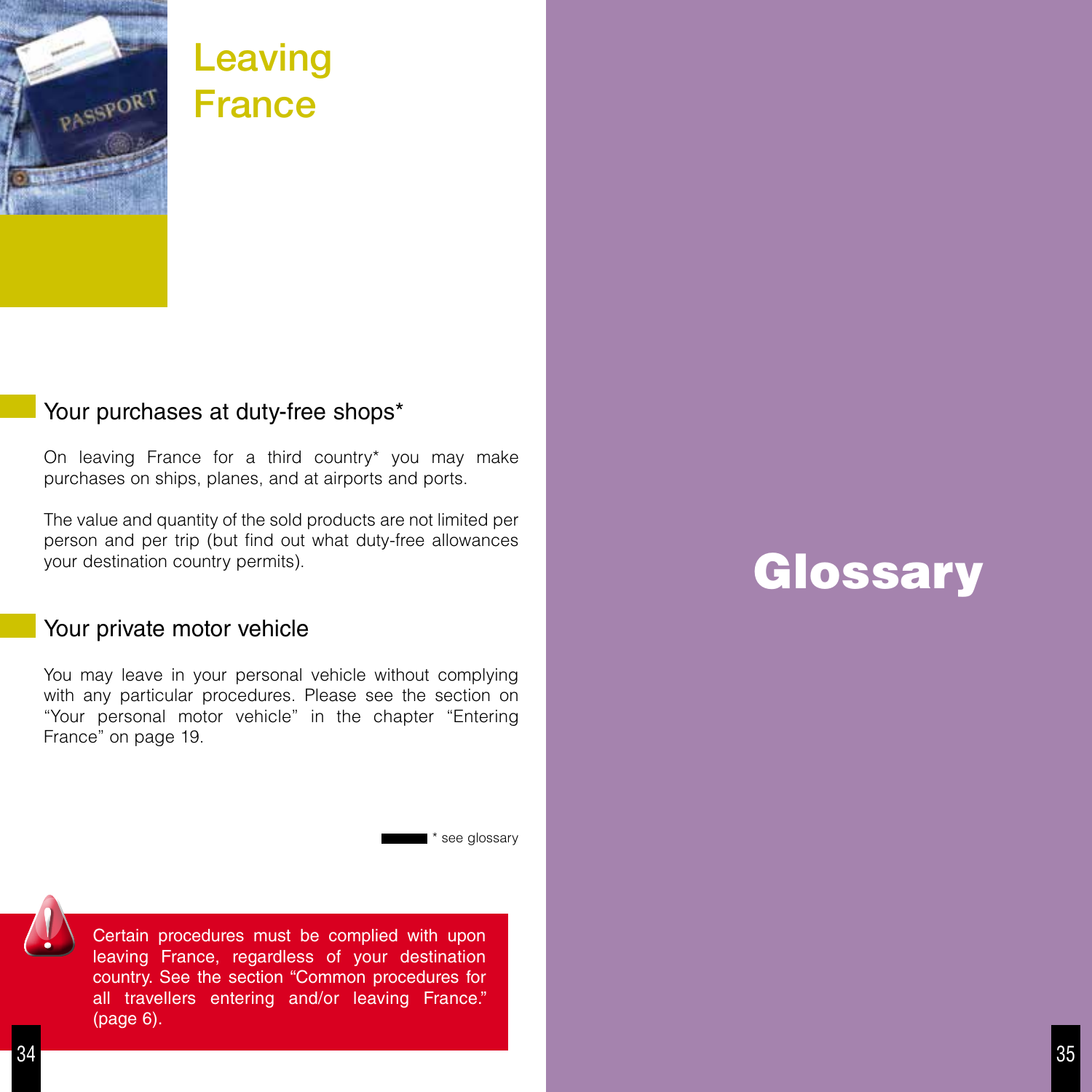#### **N** Allowances

Value and quantity thresholds (for certain goods) for purchases made abroad (in a third country\*, see below), which the traveller must comply with to qualify for duty and/or tax exemption upon arriving in France.

#### $\blacksquare$  Community customs territory

Community customs territory includes:

- Territories of EU Member States
- The French overseas *départements* (Guadeloupe, French Guiana, Martinique, Réunion and, as from 1 January 2014, Mayotte)
- The French overseas community of Saint-Martin (with specific features)
- The Principality of Monaco, the Republic of San Marino
- The Canary Islands
- The Åland Islands (Finland), the Channel Islands
- The Isle of Man.

Non-Member States of the European Union are outside the Community customs territory, as are the following territories of Member States:

- The French overseas *département* of Mayotte (until 31 December 2013)
- The following French overseas communities: New Caledonia, French Polynesia, Saint Barthélemy, Saint Pierre and Miquelon, the French Southern and Antarctic Lands and Wallis and Futuna
- The German territories of Büsingen and the island of Heligoland
- The Faeroe islands and Greenland
- The Spanish territories of Ceuta and Melila
- The Italian territories of Campione d'Italia and Livigno
- The Dutch islands of Aruba, Bonaire, Curaçao, Saba, and Saint Martin
- The following British islands and territories: Anguilla, the Bermudas, the British Antarctic Territory, British Indian Ocean Territory, Cayman Islands, Falkland Islands, Gibraltar, Montserrat, Pitcairn Island, Saint Helena and Dependencies, South Sandwich Islands, South Georgia, Turks and Caicos Islands, and the Virgin Islands.

#### $\blacksquare$  Community tax territory

The Community tax territory comprises "the interior" of each Member State of the European Union. Some national territories are therefore excluded (see "Non-EU territories for tax purposes").

#### **n** Counterfeit goods

Illegal copies or reproductions of products or objects infringing a trademark, a copyright (or similar right), a design, or model, or a patent protected by the rules governing intellectual property. Counterfeiting affects all branches of the economy: textiles, perfumes, pharmaceuticals, toys, etc. Counterfeits are totally banned (for import, export and possession).

#### ■ Cultural goods

These are goods of historical and archaeological interest falling into a category defined by law. Two criteria may be used (separately or together) according to the category: the age of the object and its value.

#### $\blacksquare$  Dock dues

Tax levied for the benefit of local authorities in France's overseas *départements* (municipalities, the *département* of French Guiana and the overseas regions). In particular, dock dues apply to goods brought into the overseas *départements* from metropolitan France, other EU countries or third countries.

#### $\blacksquare$  Duty-free shop

Shops found aboard ships and planes, and at seaports and airports. When departing for a third country, tax-free goods can be purchased at these shops.

#### **Endangered species**

Trade in endangered species (fauna and flora) is regulated by the Washington Convention, ratified by over 175 countries including France. The Convention ensures that international trade in animals and plants does not threaten their survival. It offers varying degrees of protection (total ban on all trade, restrictions, and protective measures) to more than 30,000 species. EU Member States have implemented Community regulations that harmonise and strengthen the implementation of the Washington Convention on Community territory.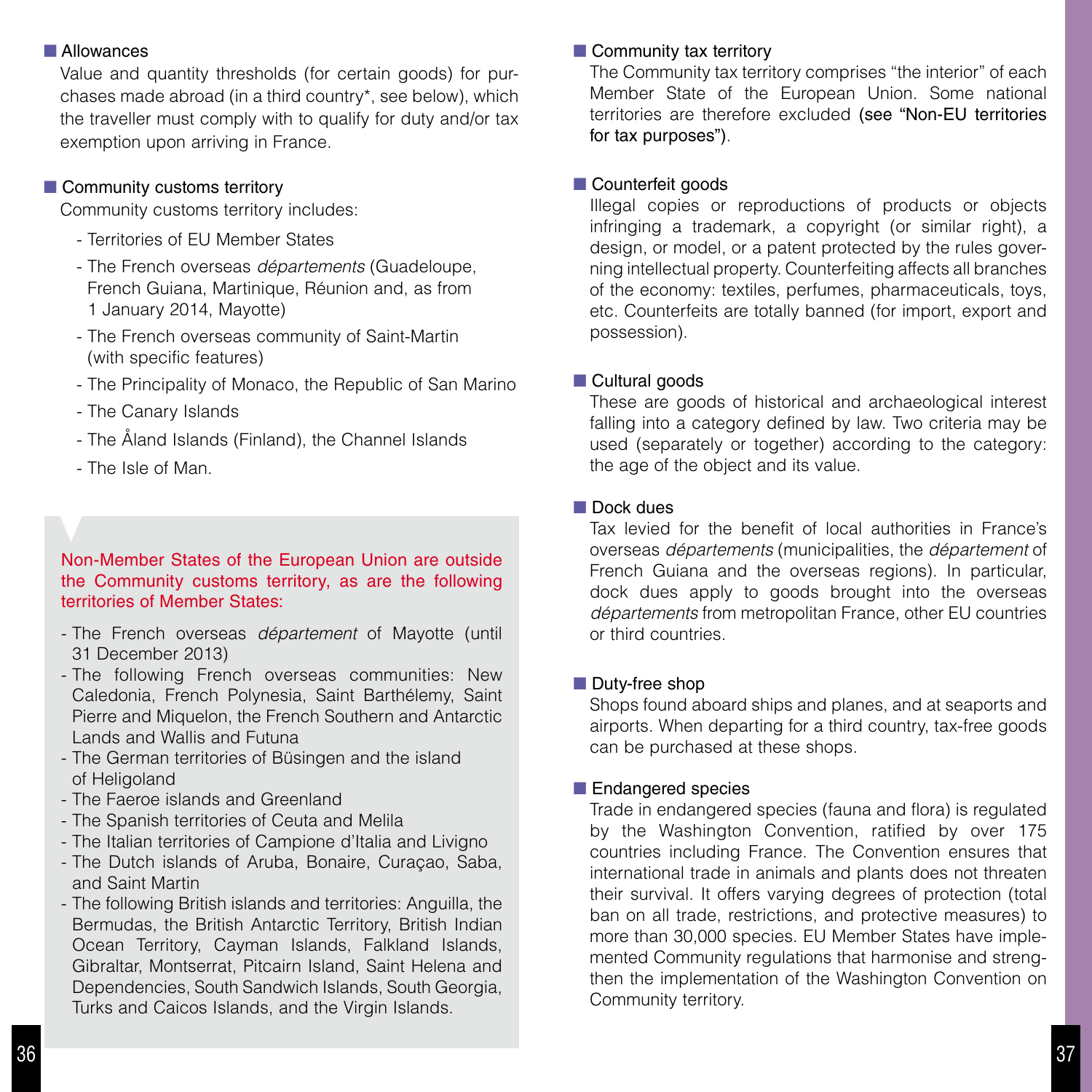#### European Union Member States

The 27 Member States of the European Union are Austria, Belgium, Bulgaria, Cyprus, Czech Republic, Denmark, Estonia, Finland, France, Germany, Greece, Hungary, Ireland, Italy, Latvia, Lithuania, Luxembourg, Malta, Netherlands, Poland, Portugal, Romania, Slovakia, Slovenia, Spain, Sweden, and the United Kingdom (including the Isle of Man). Countries included in the Community customs territory are deemed to be Member States.

#### $\blacksquare$  Free circulation card (see also Personal belongings)

This card for your personal belongings is free of charge, valid 10 years, and issued by any customs office. It proves that no tax or duty is owed on your belongings.

#### $\blacksquare$  French overseas communities

New Caledonia, French Polynesia, Saint Barthélemy, Saint Martin, Saint Pierre and Miquelon, and the Wallis and Futuna islands.

#### ■ French overseas *départements*

French Guiana, Guadeloupe, Martinique (until 31 December 2013, Mayotte is outside of the Community customs territory\*, with its own customs duties system and taxation scheme) and Réunion.

#### **French Residents / Foreign Residents**

Persons of French or foreign nationality whose usual place of residence is in France, i.e. they have been living in the country for at least 185 days of the calendar year, for personal or business reasons (if not for business purposes, then for personal purposes). Conversely, persons of French or foreign nationality whose usual place of residence is not in France are considered as residents abroad.

#### $\blacksquare$  New motor vehicle

A vehicle with less than 6,000 kilometres mileage that has been delivered within six months from its commissioning date.

#### $\blacksquare$  Non-EU territories for tax purposes

These are national territories that are outside "the interior" of EU Member States.

For France, they are the overseas communities and overseas *départements* (see above).

Other such territories include:

- The German territories of Büsingen and the island of Heligoland <sup>39</sup>

- The Spanish territories of Ceuta and Melila and of the Canary Islands
- The Greek territory of Agio Oros (Mount Athos)
- The Italian territories of Livigno, Campione d'Italia and the territorial waters of Lake Lugano
- The Finnish Åland Islands
- The British Channel Islands

#### $\blacksquare$  Pablo

The new clearance system for sales receipts for tax-free purchase at interactive electronic terminals with optic barcode readers is gradually being deployed for travellers. At the airport of departure, travellers can get their receipts quickly stamped at the electronic terminals and an immediate tax refund.

#### **Personal belongings (see also Free circulation card)**

No procedures are required for personal property entering France (provided that it is not for non commercial purposes). Customs can issue a free circulation card to EU residents so as to facilitate customs clearance during travel to non-EU countries.

#### $\blacksquare$  Personal baggage

Is the baggage that the traveller submits to customs upon arrival and the baggage the traveller may later submit to the same customs unit, provided that traveller proves that the said baggage was checked as accompanied baggage at time of departure with the airline carrier that transported the traveller. The nature or the amount of the goods in the baggage must not imply commercial purposes.

#### ■ Quantitative thresholds

Maximum quantities allowed (for some goods).

#### ■ Tax-free purchases / Sales receipt form

These are purchases excluding value added tax (VAT) that a non-EU resident may make, under certain conditions related to his or her personal status, the type of goods and compliance of certain procedures.

#### $\blacksquare$  Third countries

Countries outside the European Union (non-Member States)

- Territories not included in Community customs territory (see above) are deemed to be third countries.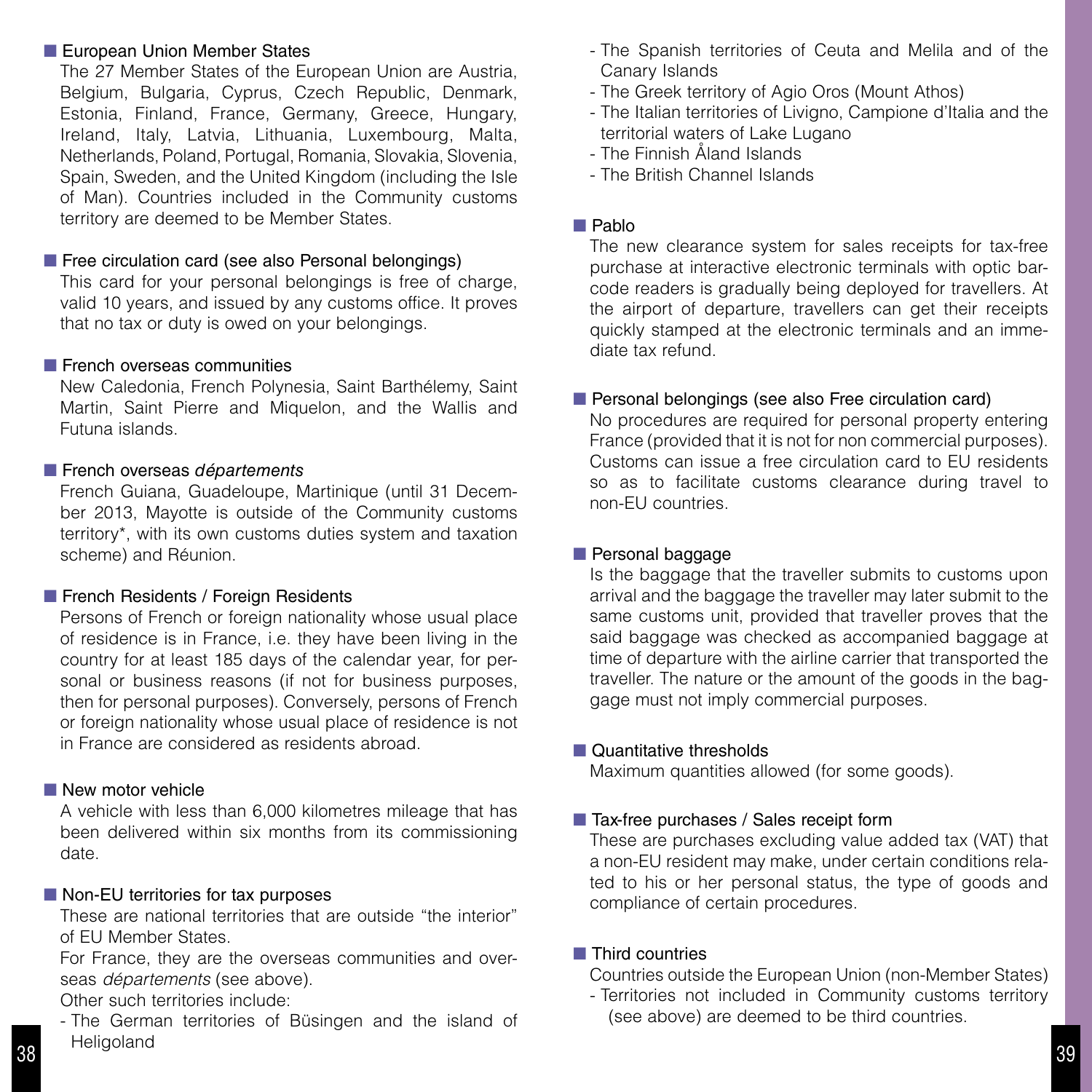









# Useful addresses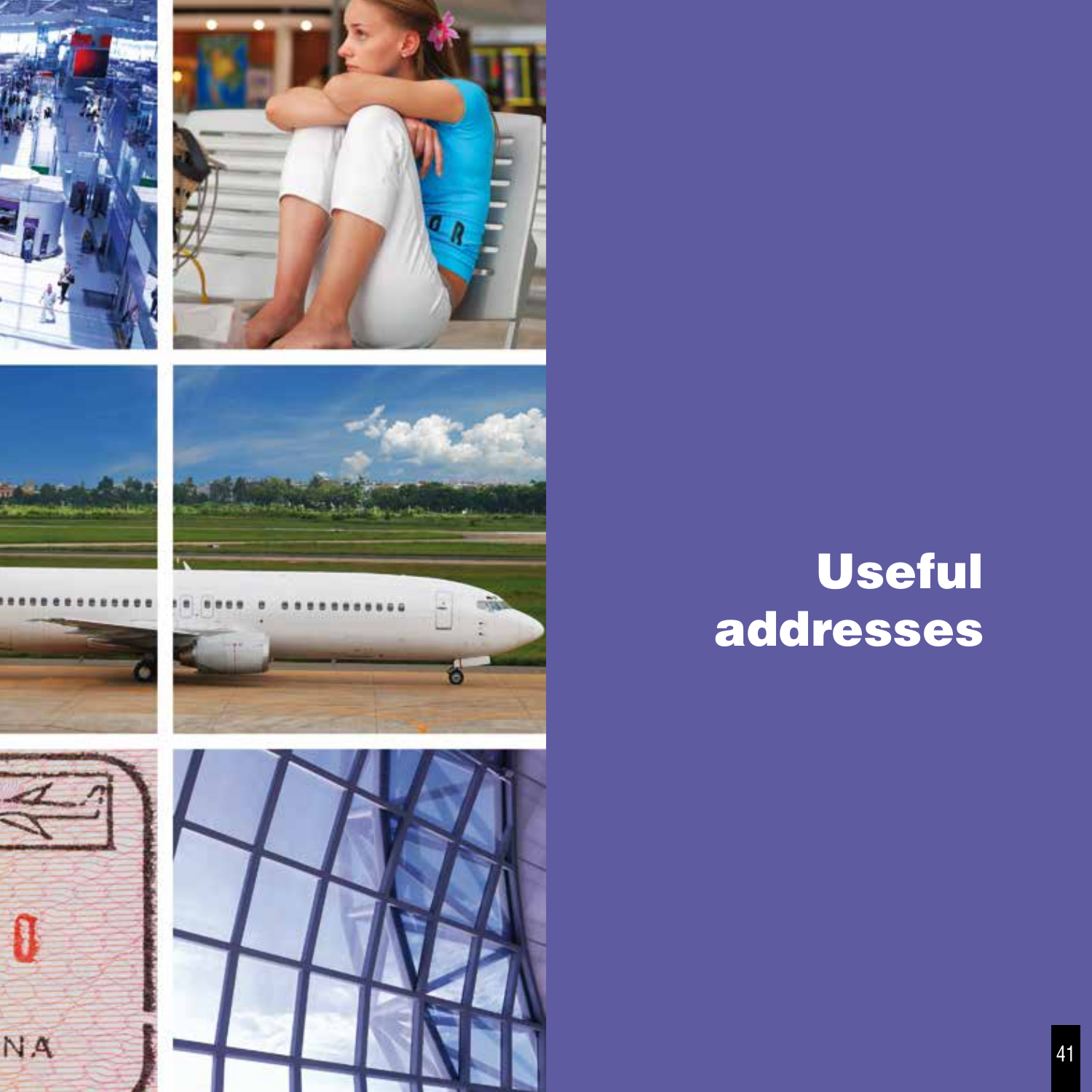#### n Ministère de l'économie et des finances, Ministère du commerce extérieur

[Ministry for the Economy and Finance, Ministry of Foreign Trade] - Infos Douane Service

From France: 0811 20 44 44 *(billed at local rates when calling from a land line)* From outside Metropolitan France or abroad: +33 (0)1 72 40 78 50

#### - Direction générale des douanes et droits indirects

[General Directorate of Customs and Excise] Bureau de l'information et de la communication Information and Communication Office 11, rue des Deux Communes 93558 MONTREUIL Cedex www.douane.gouv.fr Email : dg-bic@douane.finances.gouv.fr

#### Centre d'appel des renseignements administratifs

[Administrative Information Call Centre] 39 39 « Allo service public » *(billed at local rates when calling from a land line)*

#### n Ministère de l'écologie, du développement durable et de l'énergie [Ministry for Ecology, Sustainable Development and Energy] www.developpement-durable.gouv.fr http://cites.application.developpement-durable.gouv.fr

- Direction générale de l'aménagement, du logement et de la nature

[General Directorate for Spatial Planning, Housing and Nature] Direction de l'eau et de la biodiversité [Directorate for Water and Biodiversity] Bureau des échanges internationaux d'espèces menacées (PEM3) [Office of International Trade of Endangered Species (PEM3)] Grande Arche Paroi Sud 92055 LA DEFENSE Cedex Phone: +33 (0)1 40 81 21 22

#### n Ministère des affaires sociales et de la santé

[Ministry for Social Affairs and Health] www.sante-jeunesse-sports.gouv.fr

- Direction générale de la santé

[Directorate General for Health] Bureau du médicament [Office in charge of Medicinal Drugs] 14, avenue Duquesne – 75350 PARIS 07 SP Phone: +33 (0)1 40 56 60 00

#### - Agence nationale de sécurité du médicament et des produits de santé (ANSM)

[The French Agency for the sanitary safety of health products] 143, boulevard Anatole France 93285 SAINT-DENIS Cedex Phone: +33 (0)1 55 87 36 36 (medicinal drugs) Phone: +33 (0)1 55 87 35 96 (narcotics)

**Ninistère des Affaires étrangères / [Ministry of Foreign Affairs]** www.diplomatie.gouv.fr 37, quai d'Orsay – 75351 PARIS Cedex 07 Phone: +33 (0)1 43 17 53 53

n Ministère de l'agriculture, de l'agroalimentaire et de la forêt [Ministry for Agriculture, the Food Processing Industry and **Forestry**<sup>1</sup> www.agriculture.gouv.fr 78, rue de Varenne – 75349 PARIS 07 Phone: +33 (0)1 49 55 49 55

- Direction générale de l'alimentation [General Directorate for Food] Service d'inspection vétérinaire et phytosanitaire aux frontières (SIVEP) [Veterinary and Phytosanitary Border Inspection Office] 251, rue de Vaugirard – 75732 PARIS Cedex 15 Tél. : +33 (0)1 49 55 58 35
- n Ministère de la culture et de la communication [Ministry for Culture and Communication] www.culture.gouv.fr
- Service interministériel des archives de France (SIAF) [French Interministerial Archive Department] 56, rue des Francs-Bourgeois - 75141 PARIS Cedex 03 Phone: +33 (0)1 40 27 60 00
- Service du livre et de la lecture (SLL) [Book and Reading Department] 182, rue Saint-Honoré - 75001 PARIS Phone: +33 (0)1 40 15 80 00 / Fax: +33 (0)1 40 15 74 56
- Service du patrimoine (SP) [Heritage Department] 3, rue de Valois – 75033 PARIS Cedex 01 Phone: +33 (0)1 40 15 80 00 / Fax: +33 (0)1 40 15 85 30
- Service des musées de France (SMF) [French Museums Department] Bureau de l'inventaire des collections et de la circulation des biens culturels [Collections Inventory and Circulation of Cultural Goods Unit] 6, rue des Pyramides - 75041 PARIS Cedex 01 Phone: +33 (0)1 40 15 73 00 / Fax: +33 (0)1 40 15 34 10

#### Photo credits

| © Gevaert - Fotolia.com          | Cover        |
|----------------------------------|--------------|
| © Scanrail - Fotolia.com         | Inside cover |
| © Karin Hildebrand - Fotolia.com | 5            |
| © Schlierner - Fotolia.com       | 6            |
| © Adisa - Fotolia.com            | 13           |
| © Photlook - Fotolia.com         | 15           |
| © Helmert - Fotolia.com          | 20           |
| © Graca Victoria - Fotolia.com   | 23           |
| © Aurélien Pottier - Fotolia.com | 25           |
| © Ritu Jedhani - Fotolia.com     | 29           |
| © Robert Wilson - Fotolia.com    | 33           |
| © JMB - Fotolia.com              | 35           |
| © Haveseen - Fotolia.com         | 41           |
| © Auremar - Fotolia.com          | Rack cover   |
|                                  |              |